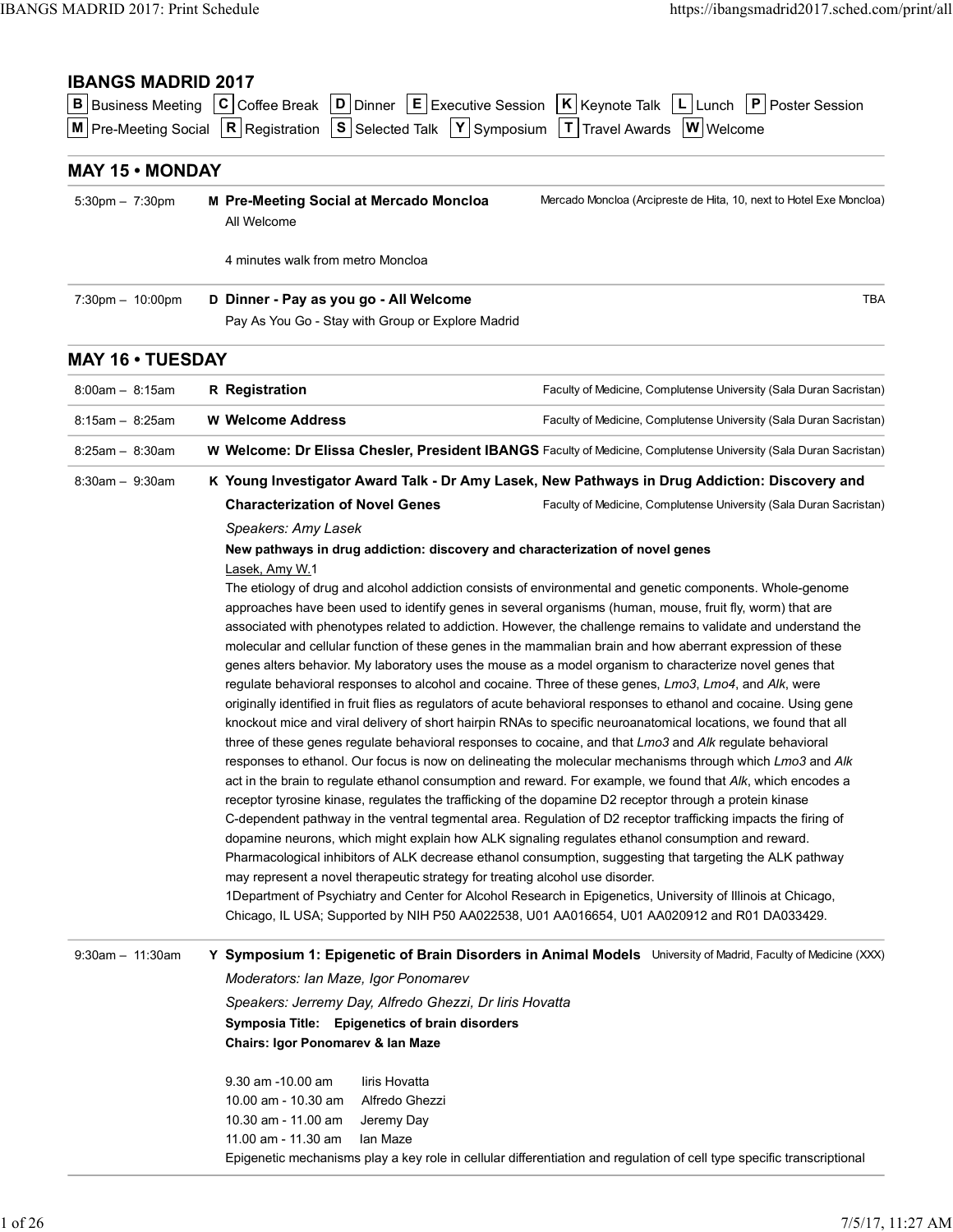programs, producing a remarkable heterogeneity of cellular transcriptomes that reflect the physiological properties and functional states of individual cells. There is an emerging appreciation for the role of epigenetic processes in neuropsychiatric disorders. The proposed symposium focuses on the roles of epigenetics in regulation of molecular and cellular functions as well as behavior in animal models of depression and drug addiction. Speakers will cover a broad range of epigenetic techniques and models examined across 3 commonly studied species: fly, mouse and rat. The session will begin with a brief presentation from Igor Ponomarev introducing the field of epigenetics/epigenomics and end with a brief summary discussion led by Nigel Atkinson. IBANGS MADRID 2017: Print Schedule<br>programs, producing a remarkable heterogeneity of cellular transcriptomes that reflect the physiological<br>properties and functional states of individual cells. There is an emerging appreci

### 1. Iiris Hovatta

Gene-environment interaction in microRNA expression of a mouse model for anxiety and depression. Iiris Hovatta (University of Helsinki) investigated the effect of genetic background on brain gene and miRNA expression profiles after psychosocial stress. She used chronic social defeat paradigm to induce anxiety and depression-like behavior in mice as well as genomic and bioinformatics approaches to identify miRNAs critical for genotype-specific gene expression and behavior.

https://ibangs.memberclicks.net/mcdatafiles/receiptattach/ibangs/11860209/8239561 /IBANGS\_2017\_abstract\_Hovatta.docx

### 2. Alfredo Ghezzi

Homeostatic regulation of alcohol tolerance gene networks in Drosophila. Alfredo Ghezzi (University of Puerto Rico) used a combination of genomic and genetic approaches to explore the involvement of the histone acetyltransferase CBP in regulating a recently identified network of genes with a direct role in the development of alcohol tolerance. He proposed that CBP regulates gene expression by the targeted acetylation of specific gene promoters, including the BK channel gene slo, a central component of the homeostatic response to alcohol and other organic solvent anesthetics.

https://ibangs.memberclicks.net/mcdatafiles/receiptattach/ibangs/11807901/8239561/Ghezzi.docx

### 3. Jeremy Day

Epigenetic regulation in brain reward systems. Jeremy Day (University of Alabama) will present recent advances in the application of CRISPR-dCas9 technology to understand how epigenetic mechanisms regulate neuronal function in brain reward circuits, with a specific focus on epigenetic dysregulation following experience with drugs of abuse in rodent models.

### Full Abstract shown below.

### 4. Ian Maze

Histone monoaminylation: novel mechanisms of epigenetic plasticity. Ian Maze (Icahn School of Medicine at Mount Sinai) will present a novel epigenetic phenomenon of histone monoaminylation in a broad context of neuronal development and plasticity. He utilized a unique combination of biochemical, genome-wide and functional neurobiological approaches to show that brain monoamines, such as dopamine and serotonin, contribute directly to neuronal gene expression via a neurotransmission-independent epigenetic mechanism, which will likely have broad implications within the field of neuroscience and beyond. https://ibangs.memberclicks.net/mcdatafiles/receiptattach/ibangs/11808005/8239561 /IBANGS\_2017\_Abstract\_Ian\_Maze.docx

# 3. Full abstract by Jeremy Day

Title: Control-Alter-Delete: Epigenetic regulation in brain reward systems

# Authors: Jeremy J. Day

Affiliations: Department of Neurobiology and Evelyn F. McKnight Brain Institute, University of Alabama at Birmingham, Birmingham, AL

### Text:

# Introduction

Epigenetic mechanisms are central regulators of the function and information storage capacity of neuronal systems. Methylation of cytosine nucleobases in DNA is a multifunctional epigenetic regulatory modification capable of exerting powerful control gene. In the brain, activity-dependent changes in DNA methylation are critical for synaptic plasticity and memory formation, and have been implicated in a broad range of neuropsychiatric disease states, including drug addiction. However, although activity-related DNA demethylation requires the Gadd45 (Growth arrest and DNA-damage-inducible) protein family, very little is known about how DNA demethylation regulates the function of brain reward circuits or the role that Gadd45 family members play in THUS SIMENTIGES IRENTIFIDENTICANS INTERNATION and the revent of control of the relation of the relation of DNA demethylation republic regulation in Data reward systems<br>
2. Full abstract by Jeremy Day<br>
2. This Control-After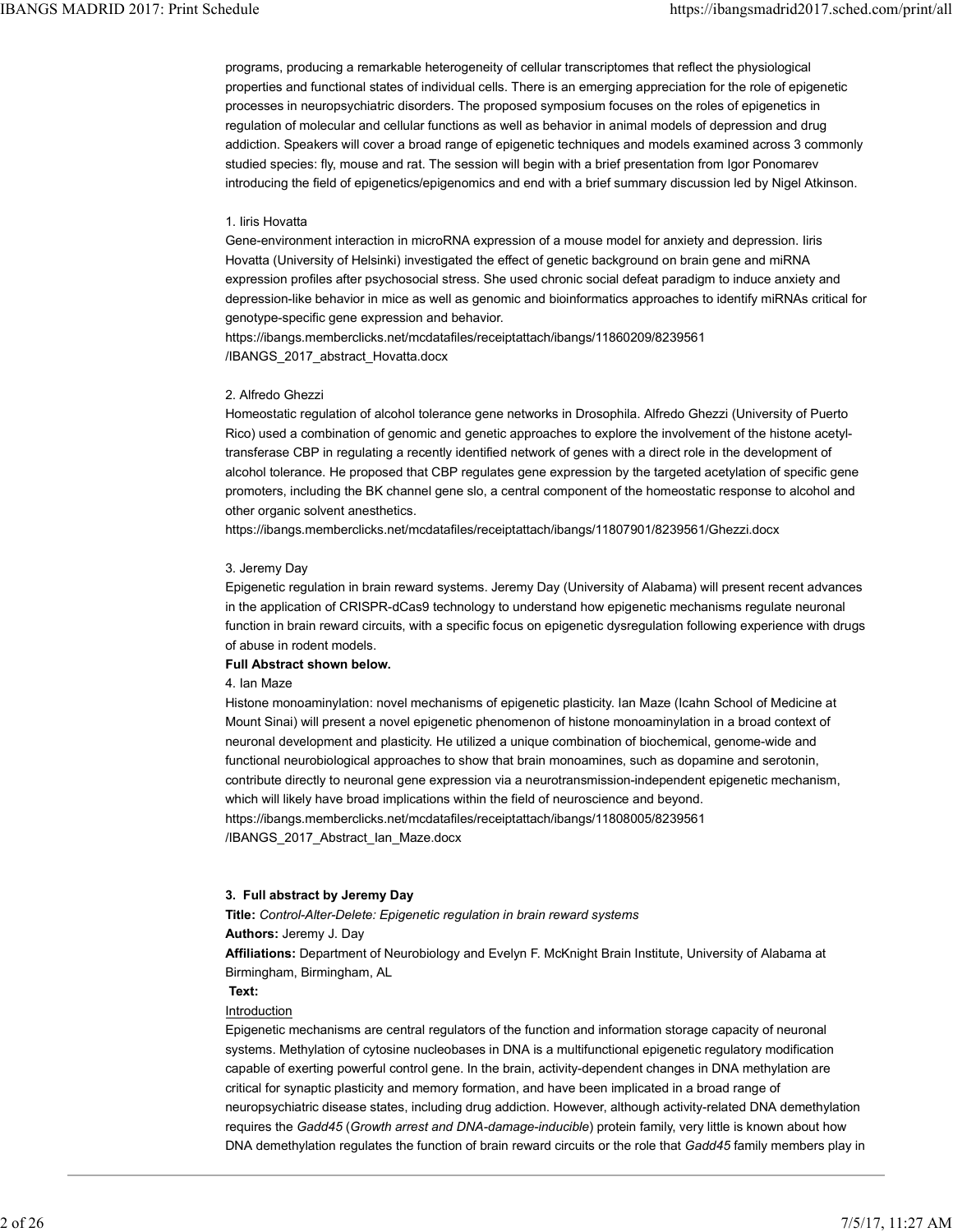behavioral responses to drugs of abuse.

# Methods

Here, we combined unbiased genome-wide transcriptional profiling, pharmacological tools, and CRISPR/dCas9 transcriptional activation with traditional knockout and behavioral approaches in rodent model systems (both in vitro and in vivo) to dissect the role of Gadd45 family members in dopamine-dependent epigenetic regulation. Results IBANGS MADRID 2017: Print Schedule<br>behavioral responses to drugs of abuse.<br><u>Methods</u> — https://ibangsmadrid2017.sched.com/print/all<br>Here, we combined unbiased genome-wide transcriptional profiling, pharmacological tools, a

> We show that acute cocaine administration induced upregulation of Gadd45b mRNA in rat nucleus accumbens, but did not alter expression of other methylation-related transcripts. Similarly, acute dopamine treatment in striatal neuron cultures increased expression of Gadd45b and Gadd45g mRNA. This effect was mimicked by the Drd1 agonist SKF38393, suggesting upregulation in Drd1-containing neurons. In vitro, CRISPR-targeted transcriptional activation of either Gadd45b or Gadd45g with a dCas9-VP64 fusion construct was capable of unsilencing a methylated reporter gene, suggesting a mechanistic link between Gadd45 induction and DNA demethylation. Finally, we show that both dopamine treatment (in vitro) and cocaine administration (in vivo) induce DNA demethylation, and that Gadd45b-/- mice exhibited impaired conditioned place preference for cocaine.

# **Conclusions**

 $11:30$ am –  $12:00$ pm C. Coffee Break

These results suggest that striatal Gadd45b functions as a dopamine-dependent immediate early gene to coordinate demethylation of DNA at downstream target genes, and that this action is important for cocainerelated behavioral plasticity.

| $11:30am - 12:00pm$ | C Coffee Break                                                                                                                                                                                                  | University of Madrid, Faculty of Medicine (XXX)                                                                     |  |
|---------------------|-----------------------------------------------------------------------------------------------------------------------------------------------------------------------------------------------------------------|---------------------------------------------------------------------------------------------------------------------|--|
| 12:00pm - 12:30pm   |                                                                                                                                                                                                                 | S Selected Talk Session 1: Genome-wide association of delay-discounting identifies a role of                        |  |
|                     | common variation, and demonstrates genetic overlap with human psychopathology                                                                                                                                   |                                                                                                                     |  |
|                     | Speakers: Sandra Sanchez-Roige                                                                                                                                                                                  | Faculty of Medicine, Complutense University (Sala Duran Sacristan)                                                  |  |
|                     |                                                                                                                                                                                                                 | Genome-wide association of delay-discounting identifies a role of common variation, and demonstrates                |  |
|                     | genetic overlap with human psychopathology                                                                                                                                                                      |                                                                                                                     |  |
|                     |                                                                                                                                                                                                                 | Sandra Sanchez-Roige1, Pierre Fontanillas2, Sarah Elson2, Gray J3, deWit H5, Lea Davis4, MacKillop J6,              |  |
|                     | Abraham A. Palmer1                                                                                                                                                                                              |                                                                                                                     |  |
|                     |                                                                                                                                                                                                                 | Delay-discounting has been proposed as a Research Domain Criteria (RdOC) element that cuts across multiple          |  |
|                     |                                                                                                                                                                                                                 | neuropsychiatric diseases, including drug and alcohol abuse. Although this trait is heritable, it remains unclear   |  |
|                     | which genes/loci influence delay-discounting. In collaboration with the genetics company 23andMe, Inc., we                                                                                                      |                                                                                                                     |  |
|                     | performed a genome-wide association study (GWAS) of delay-discounting using the self-reported Monetary                                                                                                          |                                                                                                                     |  |
|                     | Choice Questionnaire. Our sample consisted of 23,217 male and female adult research participants of European                                                                                                    |                                                                                                                     |  |
|                     | ancestry. We estimated chip-heritability, and demonstrated that 12% of the variation of delay-discounting can be                                                                                                |                                                                                                                     |  |
|                     | explained by single-nucleotide polymorphisms (SNPs). We detected one genome-wide significant hit on the                                                                                                         |                                                                                                                     |  |
|                     | X-chromosome ( $2.4 \times 10-8$ ; rs6528024), centered on the gene <i>GPM6B</i> , which is known to regulate                                                                                                   |                                                                                                                     |  |
|                     | internalization of the serotonin transporter; and a suggestive nominal loci $(1.4 \times 10 - 7)$ ; rs2665993), which is                                                                                        |                                                                                                                     |  |
|                     | associated with the expression of several nearby genes. Next, to identify the top cortically associated genes                                                                                                   |                                                                                                                     |  |
|                     | mediating the role of common variants, we used MetaXcan, a gene-based association analysis that estimates                                                                                                       |                                                                                                                     |  |
|                     | the genetically determined component of gene expression, and correlates the predicted expression levels with                                                                                                    |                                                                                                                     |  |
|                     | the phenotype of interest. This analysis identified the gene CDK3, which showed higher predicted gene<br>expression in the hippocampus (FDR 0.05). We used polygenic methods to examine co-heritability between |                                                                                                                     |  |
|                     |                                                                                                                                                                                                                 | delay-discounting and several personality and psychiatric traits. We identified strong genetic correlations         |  |
|                     |                                                                                                                                                                                                                 | between delay-discounting, smoking behavior, educational attainment, obesity and other neuropsychiatric             |  |
|                     |                                                                                                                                                                                                                 | conditions. This study is the first to demonstrate a role for common genetic contribution to individual differences |  |
|                     | in delay-discounting, and genetic overlap with human psychopathology.                                                                                                                                           |                                                                                                                     |  |
|                     |                                                                                                                                                                                                                 | 1 Department of Psychiatry, University of California San Diego, La Jolla, CA, 92093, USA 2 23andMe, Inc.,           |  |
|                     |                                                                                                                                                                                                                 | Mountain View, CA, USA 3 Department of Psychology, University of Georgia, USA 4 Vanderbilt Genetics Institute       |  |
|                     |                                                                                                                                                                                                                 | Division of Genetic Medicine, Department of Medicine, Vanderbilt University, Nashville, TN, USA 5 Department of     |  |
|                     |                                                                                                                                                                                                                 | Psychiatry and Behavioral Neuroscience, University of Chicago, Chicago, IL 60637, USA 6 Center for Alcohol          |  |
|                     |                                                                                                                                                                                                                 | and Addiction Studies, Brown University School of Public Health, Providence, RI 02903, USA; Peter Boris Centre      |  |
|                     |                                                                                                                                                                                                                 | for Addictions Research, McMaster University/St. Joseph's Healthcare Hamilton, Hamilton, ON L8N 3K7,                |  |
|                     | Canada; Homewood Research Institute, Guelph, ON N1E 6K9, Canada                                                                                                                                                 |                                                                                                                     |  |
|                     |                                                                                                                                                                                                                 |                                                                                                                     |  |
|                     |                                                                                                                                                                                                                 |                                                                                                                     |  |
|                     |                                                                                                                                                                                                                 |                                                                                                                     |  |
|                     |                                                                                                                                                                                                                 |                                                                                                                     |  |
|                     |                                                                                                                                                                                                                 |                                                                                                                     |  |
|                     |                                                                                                                                                                                                                 | 7/5/17, 11:27 AM                                                                                                    |  |
|                     |                                                                                                                                                                                                                 |                                                                                                                     |  |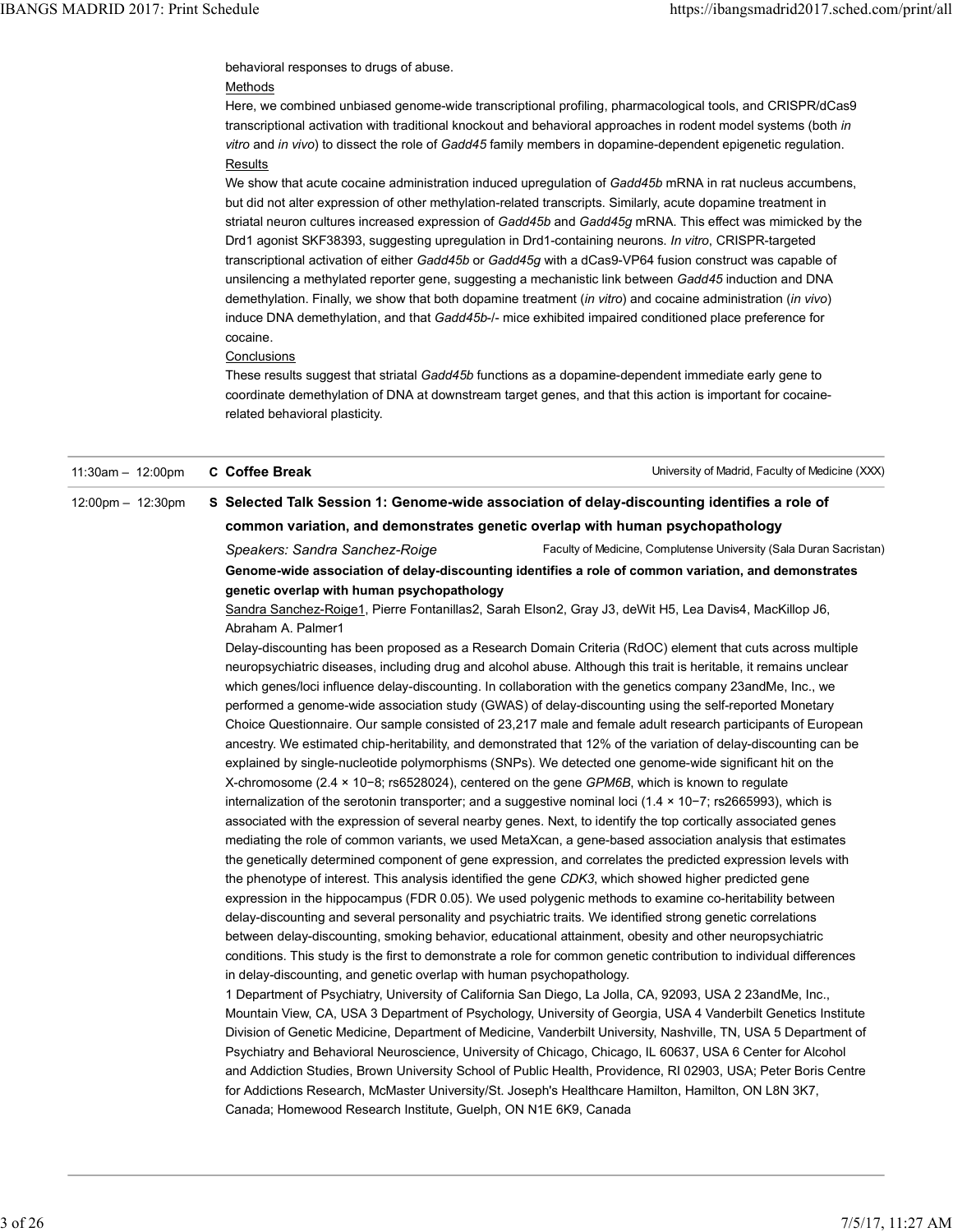| <b>IBANGS MADRID 2017: Print Schedule</b> |                                                                                                                                                                                                                          |
|-------------------------------------------|--------------------------------------------------------------------------------------------------------------------------------------------------------------------------------------------------------------------------|
|                                           | https://ibangsmadrid2017.sched.com/print/all                                                                                                                                                                             |
|                                           |                                                                                                                                                                                                                          |
|                                           |                                                                                                                                                                                                                          |
|                                           |                                                                                                                                                                                                                          |
|                                           |                                                                                                                                                                                                                          |
|                                           |                                                                                                                                                                                                                          |
|                                           |                                                                                                                                                                                                                          |
|                                           |                                                                                                                                                                                                                          |
|                                           |                                                                                                                                                                                                                          |
|                                           |                                                                                                                                                                                                                          |
|                                           |                                                                                                                                                                                                                          |
| $12:00 \text{pm} - 12:50 \text{pm}$       | S Selected Talks Session 1: Characterising a developmental syndrome associated with KPTN                                                                                                                                 |
|                                           | Faculty of Medicine, Complutense University (Sala Duran Sacristan)<br>mutations through mouse modelling.                                                                                                                 |
|                                           | Speakers: Maria Levitin                                                                                                                                                                                                  |
|                                           | Characterising a developmental syndrome associated with KPTN mutations through mouse modelling.                                                                                                                          |
|                                           | Maria O Levitin1, Gabriela Sánchez-Andrade1, Mark Sanderson1, Stephen J Sawiak2,3, Chris Lelliott1, Binnaz<br>Yalcin4, Emma L Baple5, Andrew H Crosby5, Matthew E Hurles1, Sebastian S Gerety1, Darren W Logan1          |
|                                           | Although individually rare, together developmental disorders affect 2-3 % of live births and are a major cause of                                                                                                        |
|                                           | infant mortality and morbidity. Many developmental disorders have a genetic cause, yet few affected children                                                                                                             |
|                                           | receive a genetic diagnosis. Windows of Hope (WOH) and the Deciphering Developmental Disorders project                                                                                                                   |
|                                           | (DDD) are genomic studies, aimed at understanding the underlying mutations of uncharacterised developmental                                                                                                              |
|                                           | disorders. Mouse models of these disorders can provide evidence supporting a causal link between the                                                                                                                     |
|                                           | candidate genes and the previously uncharacterised developmental disorders, shed light on their disease                                                                                                                  |
|                                           | mechanisms, and potentially inform treatment.                                                                                                                                                                            |
|                                           | WOH project identified nine patients with a distinct, previously uncharacterised, developmental delay syndrome                                                                                                           |
|                                           | carrying two founder loss of function recessive mutations in the KPTN gene. All the affected individuals display                                                                                                         |
|                                           | macrocephaly, cognitive disability, and behavioural abnormalities as their main phenotypes. Our study is the first                                                                                                       |
|                                           | one to date to model this syndrome in mice, using an engineered loss of function allele. We have performed a<br>series of cognitive and behavioural tests, as well as morphometric brain analyses. Our findings in mouse |
|                                           | recapitulate the main phenotypes observed in the patients, including macrocephaly and cognitive impairment. To                                                                                                           |
|                                           | further understand the molecular and cellular mechanisms underpinning this neurodevelopmental disorder, we                                                                                                               |
|                                           | are carrying out RNA-sequencing of several distinct brain regions, as well as hypothesis-driven developmental                                                                                                            |
|                                           | work. Moreover, we have employed the robust cognitive and molecular array of tests used in this study on                                                                                                                 |
|                                           | several further mouse models, each with mutations in a gene identified by the DDD project.                                                                                                                               |
|                                           |                                                                                                                                                                                                                          |
|                                           | 1Wellcome Trust Sanger Institute, Wellcome Trust Genome Campus, Hinxton, UK; 2Behavioural and Clinical                                                                                                                   |
|                                           | Neuroscience Institute, University of Cambridge, Cambridge, UK; 3Wolfson Brain Imaging Centre, Department of                                                                                                             |
|                                           | Clinical Neurosciences, University of Cambridge, Cambridge, UK; 4 Center for Integrative Genomics, University                                                                                                            |
|                                           | of Lausanne, Lausanne, Switzerland; 5Medical Research, RILD Wellcome Wolfson Centre, Royal Devon &                                                                                                                       |
|                                           | Exeter NHS Foundation Trust, Barrack Road, Exeter, UK.                                                                                                                                                                   |

# Faculty of Medicine, Complutense University (Sala Duran Sacristan) 12:50pm – 1:10pm S Selected Talks Session 1: Effects of Cyfip1 haploinsufficiency on binge eating and compulsive

# behavior

# Speakers: Keith Babbs Effects of Cyfip1 haploinsufficiency on binge eating and compulsive behavior

# R. Keith Babbs1, Stacey L. Kirkpatrick1, Qiu T. Ruan1,2, Fred A. Rodriguez1, Johanne Pierre1, Fabiola A. Benitez1, Camron D. Bryant1

Binge eating (BE) is consumption of a large quantity of food in a relatively short period of time. BE is a highly heritable trait associated with eating disorders; however, genome-wide association studies (GWAS) have yet to identify genetic risk factors. We recently identified cytoplasmic FMR-interacting protein 2 (Cyfip2) as a genetic factor underlying binge eating and compulsive-like behaviors in mice. CYFIP1 is a gene homolog of CYFIP2 that is deleted in a subset of patients with Prader-Willi Syndrome (PWS). PWS is a neurodevelopmental genetic disorder caused by a paternal deletion of 15q11-q13 that is characterized by binge-like hyperphagia, obsessivecompulsive behavior, and cognitive disability. CYFIP proteins are important in regulating neuronal development and protein translation for synaptic plasticity. In this study, we investigated involvement of Cyfip1 in BE by comparing binge intake and escalation in a heterozygous Cyfip1 knockout to wild-type mice in a conditioned place preference (CPP) paradigm. We also measured expression levels of both Cyfip1 and Magel2, an imprinted gene in the PWS locus implicated in hyperphagia. Additionally, we used naïve Cyfip1 knockout and wild-type mice in a series of compulsive behavior tests. Finally, because maternal imprinting can underlie PWS, we investigated parent-of-origin (PO) effects in mice with one maternal copy versus one paternal copy of the Cyfip1 knockout allele. These findings suggest for the first time that CYFIP1 could represent an important component of the hedonic aspect of hyperphagia in a subset of PWS patients which could have implications for treating specific aspects of this debilitating phenotype. Benitred, Camron D. Bryant1<br>
Binge aaling (BE) is consumption of a large quantity of food in a relatively short period of time. BE is a highly<br>
bericable trait associated with eating disorders; however, genome-wide associ

1Laboratory of Addiction Genetics, Dept. of Pharmacology and Experimental Therapeutics, Boston University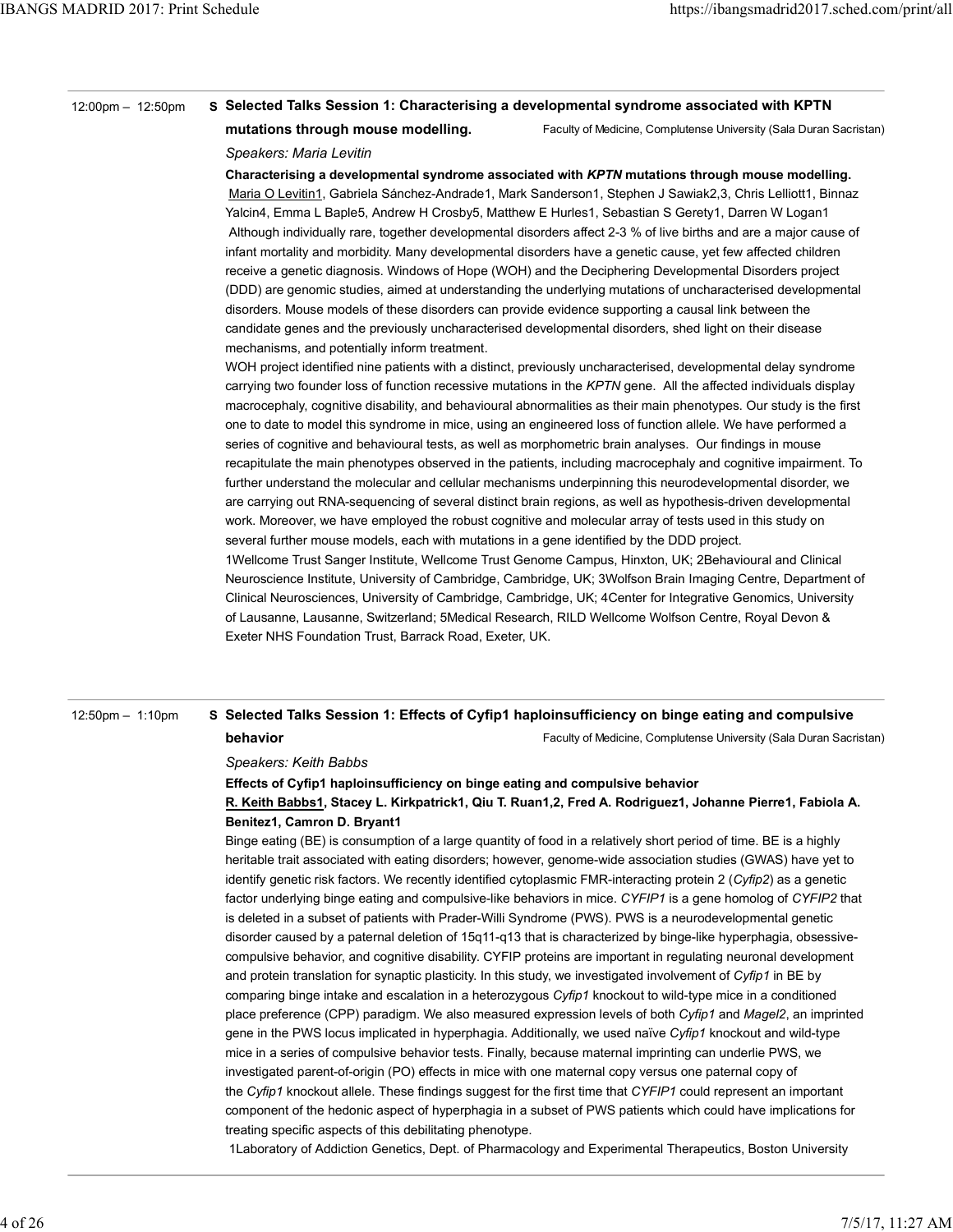| <b>IBANGS MADRID 2017: Print Schedule</b> | https://ibangsmadrid2017.sched.com/print/all                                                                                                                                                                                                                                                                                                                                                                                                                                                                                                                                                                                                                                                                                                                                                                                                                                                                                                                                                                                                                                                                                                                                                               |
|-------------------------------------------|------------------------------------------------------------------------------------------------------------------------------------------------------------------------------------------------------------------------------------------------------------------------------------------------------------------------------------------------------------------------------------------------------------------------------------------------------------------------------------------------------------------------------------------------------------------------------------------------------------------------------------------------------------------------------------------------------------------------------------------------------------------------------------------------------------------------------------------------------------------------------------------------------------------------------------------------------------------------------------------------------------------------------------------------------------------------------------------------------------------------------------------------------------------------------------------------------------|
|                                           | School of Medicine, 72 E. Concord St., L-606, Boston MA 02118<br>2NIGMS Ph.D. Program in Biomolecular Pharmacology, Dept. of Pharmacology and Experimental Therapeutics,<br>Boston University School of Medicine                                                                                                                                                                                                                                                                                                                                                                                                                                                                                                                                                                                                                                                                                                                                                                                                                                                                                                                                                                                           |
| 1:10pm $-$ 1:30pm                         | S Selected Talk Session 1: Using a zebrafish to investigate GABBR2 as a gene of unknown<br>significance in clinical disease.<br>Faculty of Medicine, Complutense University (Sala Duran Sacristan)                                                                                                                                                                                                                                                                                                                                                                                                                                                                                                                                                                                                                                                                                                                                                                                                                                                                                                                                                                                                         |
|                                           | Speakers: Karl Clark<br>Using a zebrafish to investigate GABBR2 as a gene of unknown significance in clinical disease.<br>AN Sigafoos, NJ Boczek, RH Gavrilova, EW Klee, and KJ Clark<br>Whole exome sequencing (WES) utilized in diagnostic odyssey cases identify the underlying genetic substrate<br>responsible for the patient phenotypes in about 1 of 4 cases. The residual ~75% of cases remain genetically<br>elusive until more information becomes available in the literature or applicable functional studies are pursued. In<br>a diagnostic odyssey case, we have identified a candidate mutation in GABBR2 that may lead to observed<br>developmental delay, hypotonia, cyanosis, and among other clinical diagnosis in our patient.<br>GABBR2, gamma-aminobutyric acid beta receptor 2, is known for its regulation of neurotransmitter release in<br>the brain. The de novo variant, p.M702V, falls within a highly conserved 6th transmembrane spanning region of<br>GABBR2 and is absent in the publicly available exome/genome databases. A recent manuscript examining<br>epileptic encephalopathy identified de novo GABBR2 variants, p.S695I and p.I705N, in the 6th transmembrane |
|                                           | spanning domain of GABBR2 in two cases with similar phenotypes to our proband.<br>We have made targeted mutations to the zebrafish gabbr2 gene. Homozygous mutant zebrafish (gabbr2-/-)<br>demonstrate a hypo-responsive locomotor response to a stressor, but a hyper-responsive locomotor response to<br>nicotine exposure. Currently, we are assessing how well human GABBR2 mRNA can rescue knockout<br>phenotypes and whether GABBR2 variants are capable of rescuing to the same degree. Additionally, we have<br>produced transgenic fish that overexpress human GABBR2 and variants in a Cre-recombinase dependent<br>manner. We are assessing the phenotypic consequences of overexpressing the various human GABBR2<br>proteins.<br>Center for Individualizing Medicine, Mayo Clinic, Rochester, MN USA                                                                                                                                                                                                                                                                                                                                                                                          |
| $1:30 \text{pm} - 3:00 \text{pm}$         | Faculty of Medicine, Complutense University (Sala Duran Sacristan)<br>L Mentoring Lunch - Special Welcome Lunch<br>Speakers: Laura Anderson, Molly Bogue, Elissa Chesler, John Crabbe, Wim Crusio, Anna Delprato,<br>Marissa Ehringer, Judy Grisel, Consuelo Guerri, Gordon Hagar, Helen Kamens, Amy Lasek, Jose Antonio<br>Lopez Moreno, Antonia Noronha, Clarissa Parker, Mark Rutledge-Gorman, Leo Schalkwyk, Lisa Tarantino,<br>Rob Williams<br>Amy Lasek, Phamacology Researcher, Industry                                                                                                                                                                                                                                                                                                                                                                                                                                                                                                                                                                                                                                                                                                            |
|                                           | Wim Crusio, Science Writer                                                                                                                                                                                                                                                                                                                                                                                                                                                                                                                                                                                                                                                                                                                                                                                                                                                                                                                                                                                                                                                                                                                                                                                 |
|                                           | TBD,<br>Private Sector Entrepreneur                                                                                                                                                                                                                                                                                                                                                                                                                                                                                                                                                                                                                                                                                                                                                                                                                                                                                                                                                                                                                                                                                                                                                                        |
|                                           | Judy Grisel & Clarissa Parker, Liberal arts college/university professor with teaching and research                                                                                                                                                                                                                                                                                                                                                                                                                                                                                                                                                                                                                                                                                                                                                                                                                                                                                                                                                                                                                                                                                                        |
|                                           | Marissa Ehringer & Helen Kamens, Large university with heavy teaching and research                                                                                                                                                                                                                                                                                                                                                                                                                                                                                                                                                                                                                                                                                                                                                                                                                                                                                                                                                                                                                                                                                                                         |
|                                           | John Crabbe & Lisa Tarrantino, Medical School/VA Medical Center with heavy research & teaching                                                                                                                                                                                                                                                                                                                                                                                                                                                                                                                                                                                                                                                                                                                                                                                                                                                                                                                                                                                                                                                                                                             |
|                                           | Elissa Chesler, Biostatistician, Computational Sciences - Statistics & Analysis                                                                                                                                                                                                                                                                                                                                                                                                                                                                                                                                                                                                                                                                                                                                                                                                                                                                                                                                                                                                                                                                                                                            |
|                                           | Antonio Noronha, NIH Administrator, public information officer                                                                                                                                                                                                                                                                                                                                                                                                                                                                                                                                                                                                                                                                                                                                                                                                                                                                                                                                                                                                                                                                                                                                             |
|                                           | Gordon Hager, NIH Intramural researcher                                                                                                                                                                                                                                                                                                                                                                                                                                                                                                                                                                                                                                                                                                                                                                                                                                                                                                                                                                                                                                                                                                                                                                    |
|                                           | Molly Bogue & Consuelo Guerri, Researcher in independent research institute                                                                                                                                                                                                                                                                                                                                                                                                                                                                                                                                                                                                                                                                                                                                                                                                                                                                                                                                                                                                                                                                                                                                |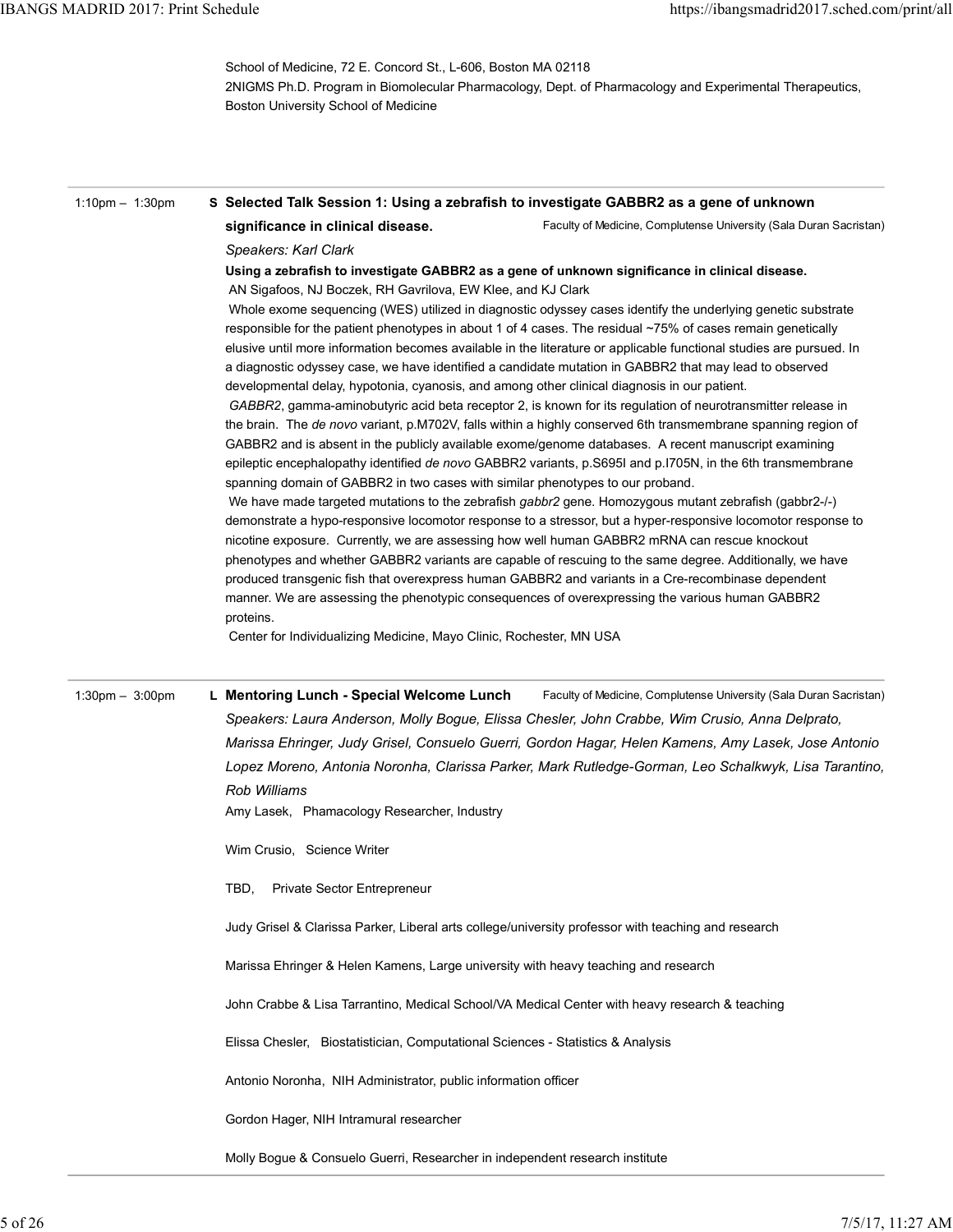Consuelo Guerri

Jose Antonio Lopez Moreno & Leo Schalkwyk, European Union University professor IBANGS MADRID 2017: Print Schedule https://ibangsmadrid2017.sched.com/print/all<br>Consuelo Guerri<br>Jose Antonio Lopez Moreno & Leo Schalkwyk, European Union University professor

Rob Williams, Large scale project manager

Laura Anderson, Behaviour core manager

Anna Delprato & Mark Rutledge Gorman, Research administration, educational outreach, public info officer

3:00pm - 4:20pm T Outstanding Travel Award Talks

Faculty of Medicine, Complutense University (Sala Duran Sacristan)

Moderators: Mark Rutledge-Gorman Speakers: Seung-Hee Lee, Nicholas Miner, Annie Park, Wei Wei 15.00 pm - 15.20 pm Annie Park 15.20 pm - 15.40 pm Nicholas Miner 15.40 pm - 16.00 pm Wei Wei 16.00 pm - 16.20 pm Seung-Hee Lee

1. Annie Park

Measuring Ethanol Preference Using BARCODE: Sexually Dimorphic Ethanol Behaviors Modulated by FruM In Distinct Brain Regions

A Park1,2, T Tran2, R Bohm3, N Atkinson1,2

1Waggoner Center for Alcohol Research, 2Institute for Neuroscience, University of Texas in Austin, Austin, TX 3Department of Biological and Health Sciences, Texas A&M University-Kingsville, Kingsville, TX.

NIH: T32 AA07471

Alcohol Use Disorder is a devastating and costly disease affecting millions of people in the United States. Flies are used to study this disorder because of their substantial genetic toolkit, sizable conservation of genes, and the similarity to human alcohol behaviors. Flies can acquire functional tolerance, exhibit withdrawal seizures, and will overcome aversive stimuli to obtain alcohol. One challenging behavior to measure in flies is ethanol drinking preference due to their small meal size. We have designed an assay called BARCODE, which measures alcohol drinking preference. Oligomers non-endogenous to the fly genome are added to ethanol- and ethanol-free fly food on a food tray. A cohort of flies are placed in the population chamber and their consumption of ethanol and ethanol-free food is measured by qPCR quantification of the oligomers. Using BARCODE, I observed that male flies are aversive to ethanol at 5% ABV (Alcohol By Volume) whereas females show robust preference for the ethanol food.

To examine the origins of this sexually dimorphic response to ethanol, I genetically feminized male fly neuropil by knocking down FruM (FruitlessM), a transcription factor only active in male flies. Feminization of Mushroom Body lobes (MB) αβ, α'β', and γ in male flies increased ethanol preference. Males with feminized MB lobes also showed diminished ability to acquire functional alcohol tolerance, and αβ feminized males lacked this ability completely. FruM mRNA was also seen to decrease following a single ethanol vapor treatment in male CS flies 24 hours and 6 hours after treatment.

### 2. Nicholas Miner

# Trace Amine-Associated Receptor 1 (TAAR1) modulates thermal response to 3'4 methylenedioxymethamphetamine in selected line mouse model

NB Miner1,2, TJ Phillips1,2,3, A Janowsky1,2,3,4

Activation of the trace amine-associated receptor 1 (TAAR1) modulates core body temperature. 3'4 methylenedioxymethamphetamine (MDMA) is a methamphetamine (MA) analogue and non-selective TAAR1 agonist that elicits an initial hypothermic response (+30 min) followed by an increase in body temperature under normothermic conditions (22±1 °C). Here, a bidirectional selected breeding line mouse model was used to investigate thermal response to MDMA: mice selectively bred to voluntarily consume high amounts of MA (MAHDR) and possessing a Taar1 allele that encodes a non-functional TAAR1 were compared to low consumers of MA (MALDR) expressing a functional TAAR1. Behavioral assays using these mice suggest that TAAR1 function conveys sensitivity to MA aversion. These data have clinical relevance because humans express TAAR1 knocking down FruM (FruitlessM), a transcription factor only active in mate flies. Feminization of Mushroom Body<br>
blocs (MB) of), di<sup>2</sup>, and y in mate flies increased ethanol preference. Males with feminizad MB looks also<br>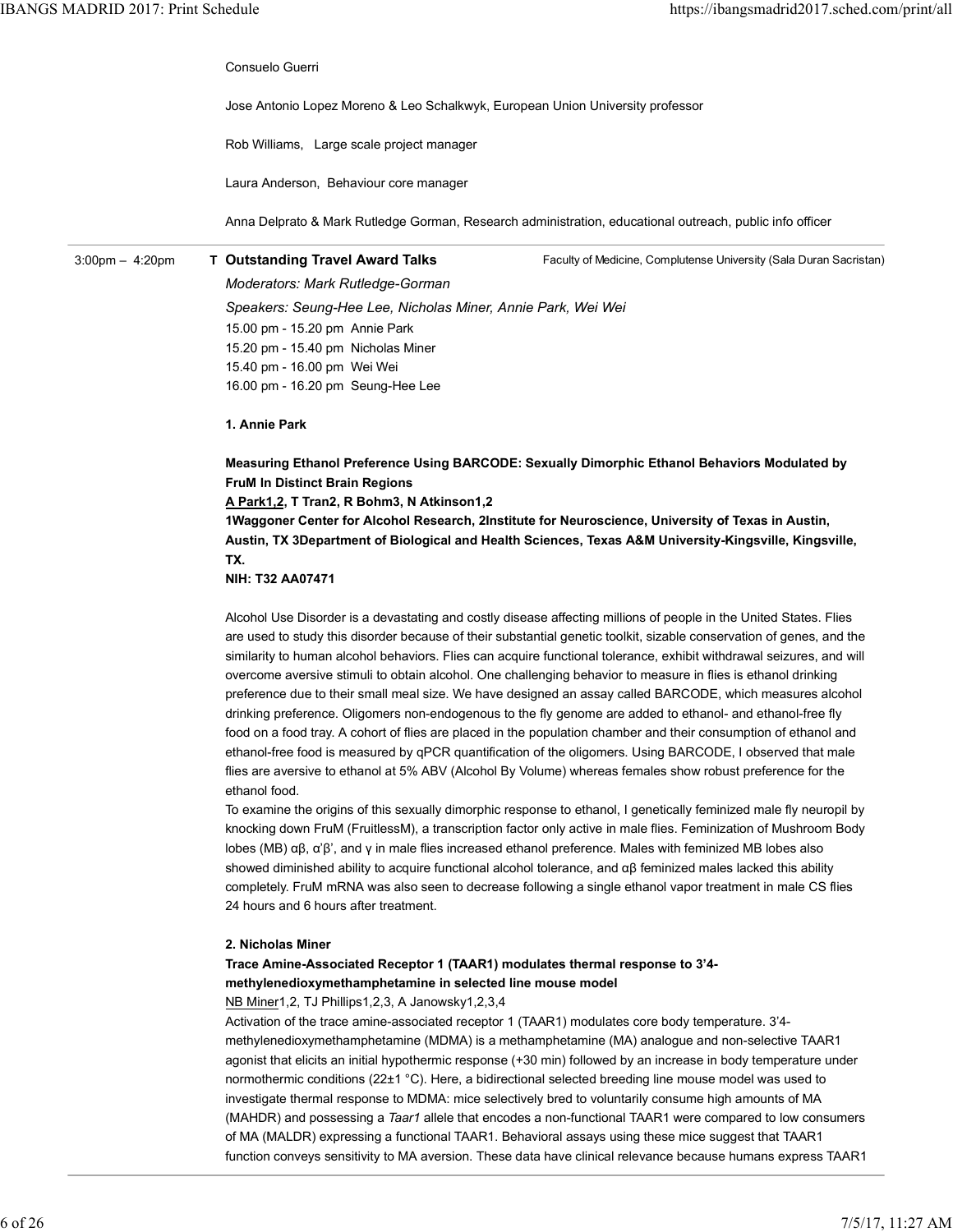polymorphisms. A neurotoxic regimen of 4 i.p. injections, spaced 2-hr apart, of saline or MDMA (20 mg/kg), was administered. Temperature was non-invasively recorded every 15 min by telemetry. Thirty min after first injection, a hypothermic drop in body temperature occurred in MALDR (max. change: -1.9±0.4 °C) mice receiving MDMA, while this response was significantly diminished in MAHDR (-0.4  $\pm$ 0.5 °C) mice. MAHDR/MALDR mice also received the same dosing regimen of methylone (4 injections of 25 mg/kg), a substituted methcathinone lacking affinity for TAAR1. Methylone elicited an initial hypothermic response with no significant difference between MALDR (-1.7±0.4 °C) and MAHDR (-1.9±0.2 °C) mice. MDMA-induced hyperthermia is correlated with neurotoxicity and hypothermia with neuroprotection. Therefore, a non-functional TAAR1 receptor mitigates the hypothermic response to the TAAR1 agonist MDMA, potentially increasing the risk of neurotoxicity. 1 Research Service, VA Portland Health Care System, Portland, OR, USA, 2 Department of Behavioral Neuroscience, Oregon Health & Science University, Portland, OR, USA, 3 The Methamphetamine Abuse Research Center, Oregon Health & Science University, Portland, OR, USA, 4 Department of Psychiatry, Oregon Health & Science University, Portland, OR, USA IBANGS MADRID 2017: Print Schedule<br>polymorphisms. A neurotoxic regimen of 4 i.p. injections, spaced 2-hr apart, of saline or MDMA (20 mg/kg), was<br>administered. Temperature was non-invasively recorded every 15 min by teleme

> Funding Support: NIDA training grant: T32DA007262 and The Methamphetamine Abuse Research Center: 1P50 DA018165.

# 3. Wei Wei

### Discovery of a new mechanism of ING1 regulating extinction memory in mice

Wei Wei1, Xiang Li2, Qiongyi Zhao1, Chuanyang Dai1, Laura Leighton1 and Timothy W. Bredy1,2 Our understanding of the effects of experience on brain function has advanced in recent years with the realization that a variety of epigenetic processes regulate gene expression underlying learning and memory. Inhibitor of growth family member 1 (ING1) is a key epigenetic regulator, which has been identified as a reader protein for the DNA modification, 5-formylcytosine (5fC). 5fC has recently been shown to be a stable epigenetic mark; however, it is not known whether the accumulation of 5fC is functionally relevant in the adult brain. The importance of ING1 in learning and memory also remains to be demonstrated. Here, using lentiviral-mediate gene transfer, we show that ING1 activity in the medial prefrontal cortex (mPFC) is critically involved in fear extinction memory in mice. To investigate the mechanism underlying, we have developed a novel fluorescenceactivated cell sorting (FACS)-based method to enrich for neurons that have been selectively activated by learning. We applied this method to dissociate cells from the mPFC of mice immediately following extinction training, then performed ING1 ChIP-seq derived from those activated neurons. In this way, we targeted ING1 binding exclusively in neurons that are involved in the formation of the memory trace, and elucidate genes that are directly involved with extinction memory. Importantly, we have discovered that some ING1 binding sites are associated with the accumulation of 5fC, together with DNA structure change during extinction learning. These finding represent a potentially new mechanism of gene regulation by functional interaction between ING1 and 5fC in the adult brain.

1Queensland Brain Institute, The University of Queensland, Brisbane, Australia 4072 2 Department of Neurobiology and Behavior and Center for the Neurobiology of Learning and Memory, University of California Irvine, Irvine, CA, USA 92697

### 4. Seung-Hee Lee

### A neural circuit for auditory dominance over visual perception

You-Hyang Song, Jae-Hyun Kim, Hye-Won Jeong, Ilsong Choi, Daun Jeong, Kwansoo Kim, Seung-Hee Lee Department of Biological Sciences, Korea Advanced Institute of Science and Technology,

291 Daehak-ro, Yuseong-gu, Daejeon 305-701, Korea

When conflicts occur during integration of visual and auditory information, one modality often dominates the other, but the underlying neural circuit mechanism remains unclear. Using auditory-visual discrimination tasks for head-fixed mice, we found that audition dominates vision in a process mediated by interaction between inputs from the primary visual (VC) and auditory (AC) cortices in the posterior parietal cortex (PTLp). Co-activation of the VC and AC suppresses VC-induced PTLp responses, leaving AC-induced responses. Furthermore, parvalbumin-positive (PV+) interneurons in the PTLp mainly receive AC inputs, and muscimol inactivation of the PTLp or optogenetic inhibition of its PV+ neurons abolishes auditory dominance in the resolution of cross-modal sensory conflicts without affecting either sensory perception. Conversely, optogenetic activation of PV+ neurons in the PTLp enhances the auditory dominance. Thus, our results demonstrate that AC input-specific feedforward inhibition of VC inputs in the PTLp is responsible for the auditory dominance during cross- modal integration. This work is supported by the CISS NRF-2016M3A6A6930773 and HI14C2437 funded by MSIP and MHW, Korea 4. Seung-Hee Lee<br>
A neural circuit of auditory dominance over visual perception<br>
You-Hyang Song, Jae-Hyun Kim, Hye-Won Jeong, Ilsong Choi, Daun Jeong, Kwansoo Kim, Seung-Hee Lee<br>
Department of Biological Sciences, Korea Ad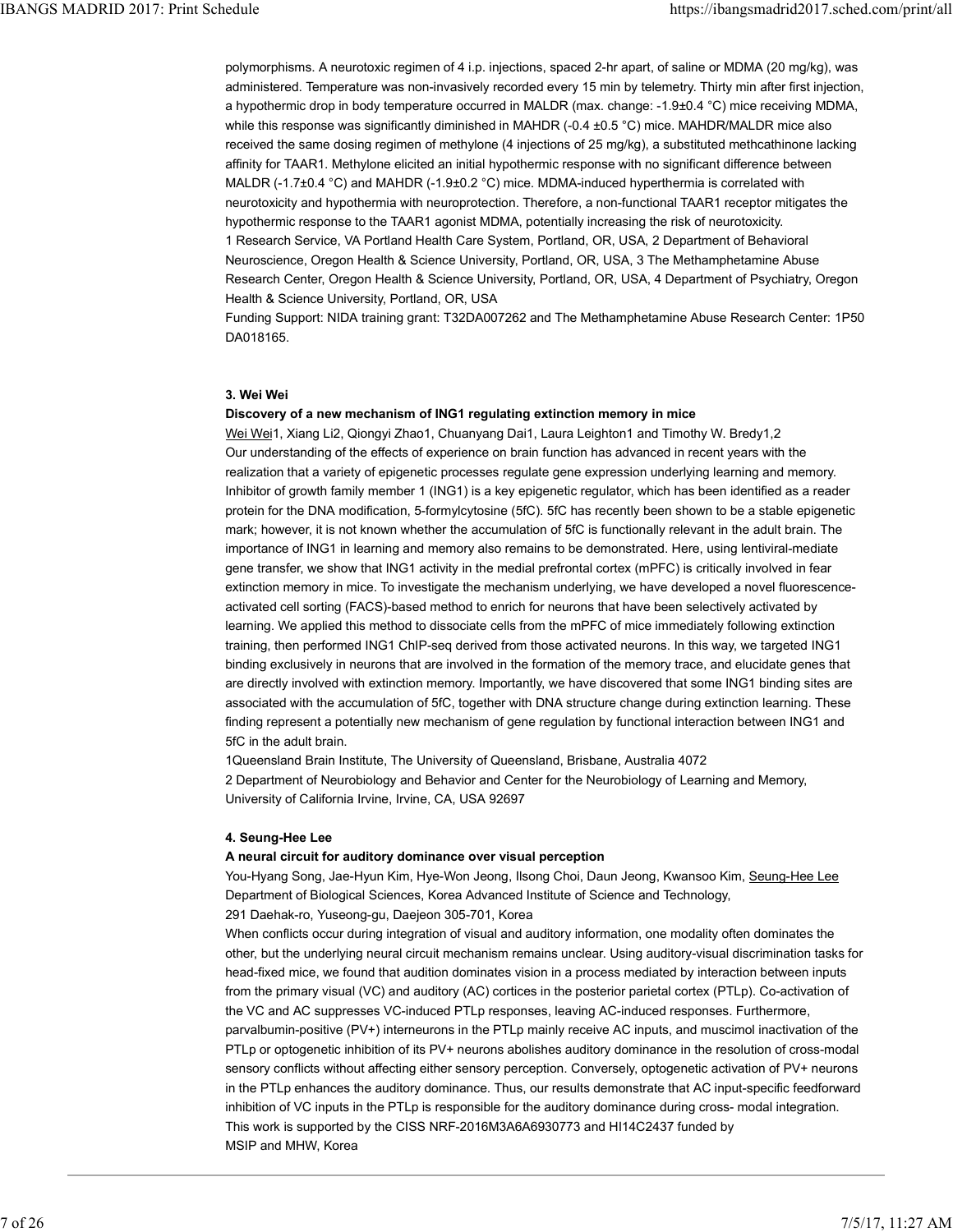University of Madrid, Faculty of Medicine (XXX) ... 4:30pm – 7:00pm P Poster Session - With Snacks Provided Speakers: Amanda Barkley-Levenson, Darya Bazovkina, Susan Bergeson, Mirela Bilc, Natalya Bondar, Camron Bryant, Andrea Burri, Corey Calhoun, Angela Caruso, Michael Caruso, Christa Christ, Erika Cuellar, M. Imad Damaj, Samara Damasceno, Anna Delprato, Silke Dietze, Marissa Ehringer, Maya Eid, Judit Garcia-Gonzalez, Kristin Hamre, Frank Hillary, Kim Hoke, James Ingersoll, Neri Kafkafi, Maryam Keshavarz, Louis El Khoury, Kristel Klaus, Sulev Koks, Natalia Kulesskaya, Vivek Kumar 1. Glyoxalase 1 involvement in alcohol drinking and alcohol-motivated behaviors A.M. Barkley-Levenson1, A. Der-Avakian1, A.A. Palmer1 2. Effect of acute emotional stress on behavior, level of plasma corticosterone and brain monoaminergic systems in tumour necrosis factor-α knockout mice DV Bazovkina1, DV Fursenko2, YV Antonov3, AV Pershina1, EY Bazhenova2, EA Kulikova1, VS Naumenko1 3. Toward Understanding Tetracycline Analog Efficacy of Alcohol Use Disorder Treatment DC Curtis1, JM Martinez1, PC Marquardt1, CL Allison1, JA Groot1, H Blanton1, JL Redondo1, PJ Syapin1, DS Edwards2, J Guindon1 and SE Bergeson1 4. Genetic and environmental contributions to individual differences in emotion regulation: Preliminary results from the Romanian Twin Registry Mirela Bîlc, Mădălina Buciuman, & Andrei C. Miu 5. Long-lasting consequences of early life stress in mice: changes in gene expression and H3K4me3 profile. Bondar N.P. 1, Reshetnikov V.V.\*1, Studenikina A.A.1,3, Ryabushkina Yu.A.1.2, Lepeshko A.A.1.2, Ershov N.I.1, Merkulova T.I.1 6. Systems genetic analysis and fine mapping in a reduced complexity cross rapidly leads to the identification of compelling candidate genes underlying behavioral addiction traits Lisa R. Goldberg, B.A.1,2, Stacey L. Kirkpatrick, B.S.1, Alexander M. Luong, Kimberly P. Luttik1, Jiayi Wu, M.S.1,3,4, Eric R. Reed, M.S.1,5, David F. Jenkins, B.S.5,6, Julia C. Kelliher, Neema Yazdani, M.S.1,2,3, W. Evan Johnson, Ph.D.6, Megan K. Mulligan, Ph.D.7, Camron D. Bryant, Ph.D.1\* 7. Pain catastrophizing, neuroticism, fear of pain, and anxiety: defining the genetic and environmental factors Andrea Burri PhD1,2, Soshiro Ogata PhD3,4,5, David Rice PhD1,2, Frances Williams PhD FRCP(E)6 8. 5-HT1A and 2 Adrenergic Receptors Modulate Anxiety-like Behavior and Impulsivity in Selectively Outbred Long-Evans rats Corey Calhoun1, B.A., Tim Niedzielak2, B.S., Becky Ravenelle3, B.S., Marie Joseph1, B.S., S. Tiffany Donaldson1, Ph.D. 9. An altered neurodevelopmental profile in mice deficient for autism-associated Neurexin1 gene: communicative and motor aspects at an early stage Evan Johnson, Ph.D.6, Megan K. Mulligan, Ph.D.7, <u>Gamron D. Bryant, Ph.D.1\*</u><br>
7. Pain catastrophizing, neuroticism, fear of pain, and anxiety: defining the genetic and environmental<br>
factors<br>
Andrea Buril PhD1,2, Soshiro O

A Caruso1,2, S Della Notte1, C Fernandes3, ML Scattoni4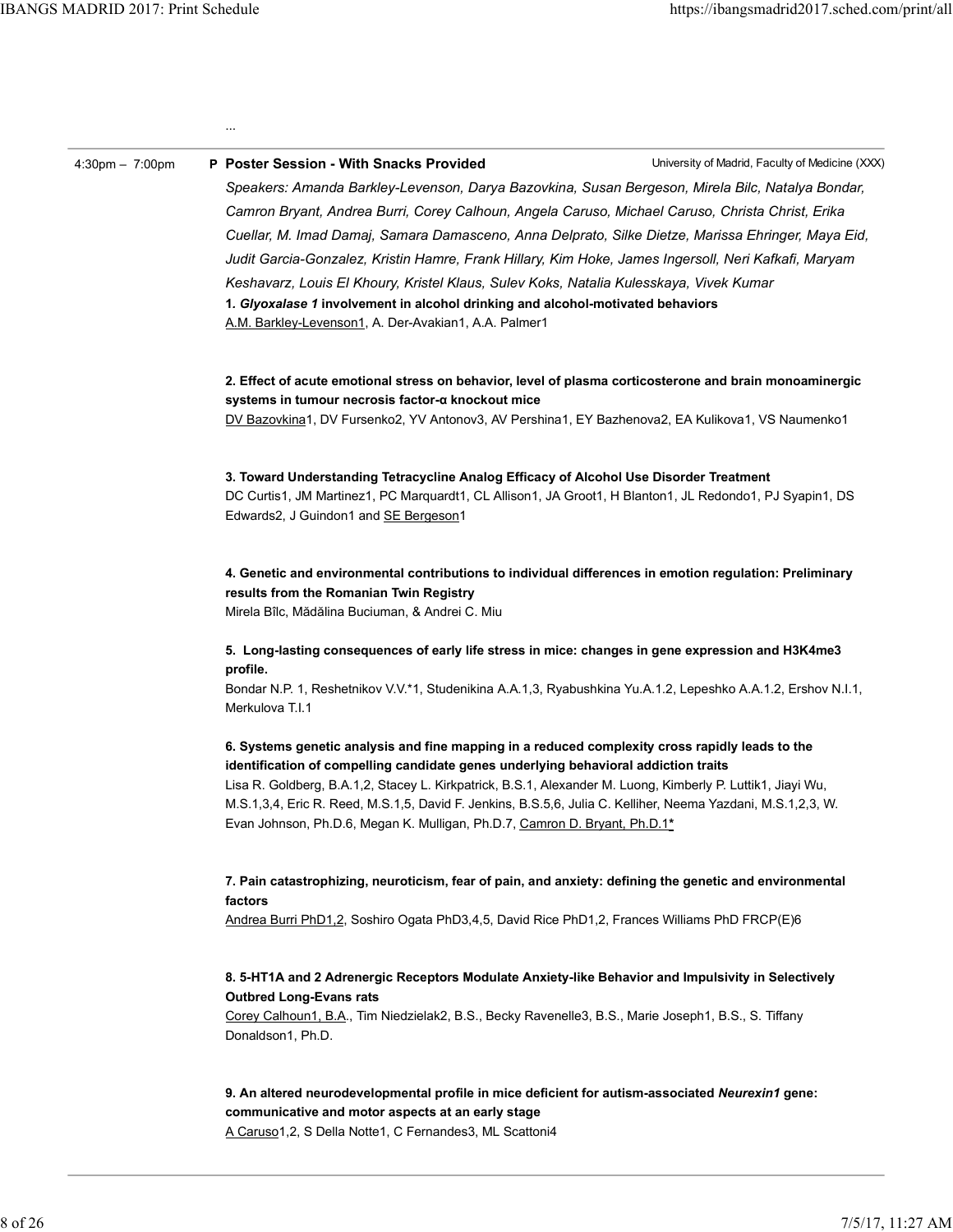# 10. ADOLESCENT SOCIAL STRESS DIFFERENTIALLY IMPACTS AFFECTIVE BEHAVIORS AND NICOTINE SENSITIVITY IN C57BL/6J AND BALB/cJ MICE IBANGS MADRID 2017: Print Schedule<br>
10. ADOLESCENT SOCIAL STRESS DIFFERENTIALLY IMPACTS AFFECTIVE BEHAVIORS AND NICOTINE<br>
SENSITIVITY IN C57BL/6J AND BALB/cJ MICE<br>
Caruso, M.J.1, Reiss, D.E.1, Thomas, J.L.1, Caulfield, J.l

Caruso, M.J.1, Reiss, D.E.1, Thomas, J.L.1, Caulfield, J.I.1,2,3, Crowley, N.A.4, Baker, A.N.3, Cavigelli, S.A.1,2,3, & Kamens, H.M.1,2

# 11. The Contribution of a Polygenic Risk Score and Experiences of Childhood Maltreatment to the Use of Maladaptive Coping Strategies

CC Christ1,2, S Bowler1, J Savolainen3, SF Stoltenberg1,4

# 12. Genetically correlated reward and aversion traits across generations of selection for

# methamphetamine consumption

E Cuellar1, H Baba1, J Erk1, CS McKinnon1, C Reed1, TJ Phillips1,2,

# 13. A comparative phenotypic analysis of paclitaxel-induced neuropathy in C57BL/6J and C57BL/6N mouse strains

M. Imad Damaj1, Deniz Bagdas1, Wisam Toma1 and Camron D. Bryant2

14. Transcription profile of animal model of seizures Wistar Audiogenic Rat Damasceno, S1; Menezes, NB1; Rocha, CS2 ; Lopes-Cendes, IT2; Godard, ALB1

15. A QTL on chromosome 1 modulates intermale aggression in mice WE Crusio1,2, M-P Algéo1,2, B. Bonheur1,2, R Hagigal3, A Murillo3, L Lu4, RW Williams4, A Delprato1,2,3

16. Thermoregulation and Postsynaptic 5-HT1A receptors in mice. Silke Dietze, Bettina Noto, Heidrun Fink and Malte Feja

17. Examining the interaction between in utero nicotine exposure and the D397N CHRNA5 nicotinic acetylcholine polymorphism (rs16969968) on alcohol intake in mice MS Powers1, HC O'Neill1, JA Stitzel1 & MA Ehringer1

18. The Heritability of Cocaine-Conditioned Avoidance Behavior Maya Eid, Dominika Pullman, & Thomas C. Jhou

# 19. SLIT3 pathways regulate zebrafish nicotine preference and human smoking behavior

Alistair J. Brock1, Judit García-González1, Matthew O. Parker1, Valerie Kuan2, David Jolliffe2, Ari Sudwarts1, Muy-Teck Teh2, Elisabeth M. Busch-Nentwich3, Derek L. Stemple3, Adrian R. Martineau2, Robert T. Walton†2, Caroline H. Brennan†1

20. Prenatal exposure to delta-9-tetrahydrocannabinol (THC) alters adolescent behavior and neurochemistry.

A.J. Elberger1, K.M. Hamre1, M.K. Mulligan2, B.M. Moore, II3

21. The influence of APOE status on functional network dynamics after traumatic brain injury 1Bernier, RA, 1Gilbert, N., 1Richards, J., 1Roy, A., 2Grove, D., 1Einat Brenner, 1Emily Grossner, 3Rajtmajer, S.M., 1Hillary, F.G. 20. Prenatal exposure to delta-9-tetrahydrocannabinol (THC) alters adolescent behavior and<br>neurochemistry.<br>A.J. Elbergerf, <u>K.M. Hannel</u>, M.K. Mulligan2, B.M. Moore, II3<br>21. The influence of APOE status on functional netwo

22. Parent-of-origin effects and flexible covariance structure in guppy antipredator behaviors LR Stein1, KA Hughes2, KL Hoke1

23. Effects of early postnatal ethanol exposure on medium spiny neuron morphology and synaptic protein expression JD Ingersoll1, TH Reekes1, EBD Clabough1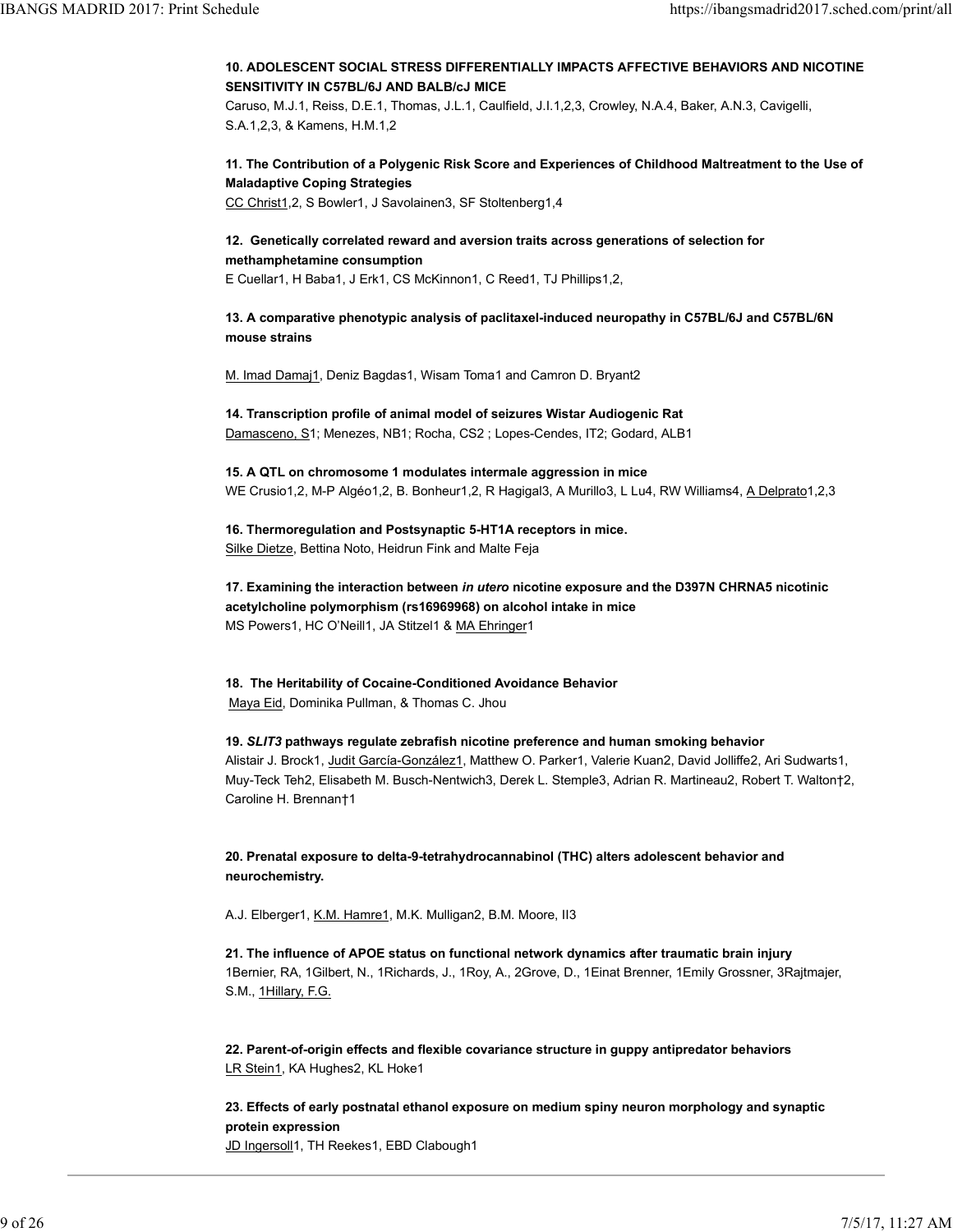edule<br>24. Testing the Replicability of Mouse Phenotyping Experiments<br><u>N Kafkafi</u>1, S Yaacoby1, I Jaljuli1, Y Benjamini1<br>25. The First Molecular Mechanism for Personality Trait<br>Marvam Keshavarz. Rebecca Krebs-Wheaton. Dieth N Kafkafi1, S Yaacoby1, I Jaljuli1, Y Benjamini1 IBANGS MADRID 2017: Print Schedule https://ibangsmadrid2017.sched.com/print/all<br>24. Testing the Replicability of Mouse Phenotyping Experiments

25. The First Molecular Mechanism for Personality Trait Maryam Keshavarz, Rebecca Krebs-Wheaton, Diethard Tautz

26. Forced Beach Test: A Novel Behavioral Despair Assay for the Zebrafish Model LY El Khoury, H Lee, JL Slivinski, KJ Clark

27. The role of DRD2 C957T and ANKK1 Taq1A polymorphisms in working memory performance: a systematic review and meta-analysis K. Klaus1, K. Butler1, C. Bridle2, K. Pennington1

28. ER stress markers in WFS1-deficient mice Sulev Kõks1,2, Marilin Ivask1,2

29. Susceptibility to psychosocial stress associates with morphological differences in the prefrontal cortex mitochondria of DBA/2NCrl and C57BL/6NCrl mice. N Kulesskaya1, Z Misiewicz1, M Laine1, L Salminen1, E Sokolowska1, V Voikar2, I Hovatta1

30. Deep learning for mouse behavior recognition. Vivek Kumar, Brian Geuther, Kai Fox, Sean Deats

COMPLETE ABSTRACTS - SEE DOCUMENT BELOW

...

Faculty of Medicine, Complutense University (Sala Duran Sacristan) 4:31pm – 7:01pm P Poster Session - With Snacks Provided Speakers: Wlater McCulley III, Eun Young Jang, Youngsoo Kim, Petrina Lau, Han Lee, Orna Levran, Anne Stephanie Mallien, Josephine McGowan, Marie Mennesson, John Mootz, Kristen Onos, Angela Ozburn, Isadora Paiva, Clarissa Parker, Susanna Pietropaolo, Inga Poletaeva, Igor Ponomarev, Cheryl Reed, ...<br>4.31pm - 7.01pm **P Poster Session - With Snacks Provided** Faculty of Medicine, Complutene University (Sala Duran Sacristan)<br>Speakers: Water McCulley III, Eun Young Jang, Youngsoo Kim, Petrina Lau, Han Lee, Orna Levran,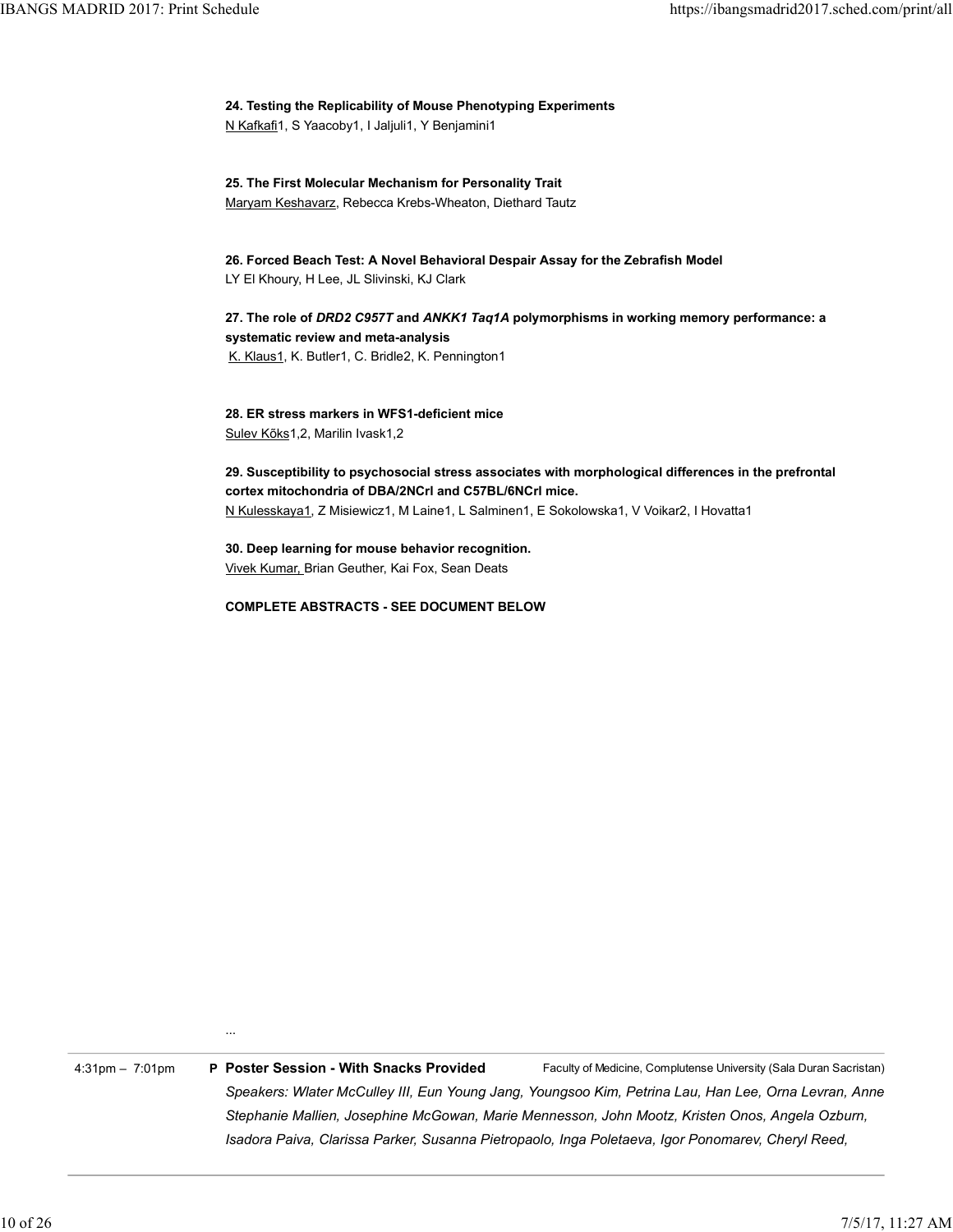Chaoran Ren, Qiu Ruan, Su Yeon Seo, Min Seol, Burt Sharp, Jennifer Smith, Dai Stephens, Grace Sullivan, Lisa Tarantino, Anna Maria Tartaglione, Jayme Temple, Guilan Vodjdani, David P Wolfer, Kim Hee Young IBANGS MADRID 2017: Print Schedule<br>Chaoran Ren, Qiu Ruan, Su Yeon Seo, Min Seol, Burt Sharp, Jennifer Smith, Dai Stephens, Grace<br>Sullivan, Lisa Tarantino, Anna Maria Tartaglione, Jayme Temple, Guilan Vodjdani, David P Wolf

> 31. Synaptic fusions in regulating sleep and wake activity in mice Lau P Y P, Banks G T, Heise I, and Nolan P M

# 32. Stressor modality and recruitment of the hypothalamic-pituitary-adrenal (HPA) axis in rapid locomotor response to acute challenges in larval zebrafish

Han B. Lee1, Tanya L. Schwab2, Jennifer L. Gauerke2, Randall G. Krug II1, MaKayla R. Serres2, Ashley N. Sigafoos2, Dakota C. Jacobs2, Morgan O. Petersen2, Biswadeep Das2, Bethany C. Berry2, and Karl J. Clark1,2

# 33. Variant in stress-related genes may contribute to maintaining long-term abstinencein former addicted subjects who are not treated with opioid agonist

Orna Levran 1, Einat Peles2,3, Matthew Randesi1, Joel Correa da Rosa4, Miriam Adelson1,2,5 and Mary Jeanne Kreek1

# 34. Cognitive flexibility/stability using touchscreen technology and simultaneous severity assessment in mice with the contract of the contract of the contract of the contract of the contract of the contract of the

AS Mallien1,5, N Pfeiffer1,5, SH Richter1,5, G Koppe2,5, K Ueltzhoeffer4,5, D Armbruster-Genc4,5, C Fiebach4,5, R Palme6, MA Riva7, D Bartsch3,5, D Durstewitz2,5, B Vollmayr1,5, P Gass1,5

# 35. Alpha-Adrenergic Modulation of Ethanol Intake in C3H/HeJ mice.

Walter D. McCulley III1, Michael C. Fixaris1, and Alan M. Rosenwasser1, 2, 3

# 36. Prophylactic ketamine reduces fear expression but does not facilitate extinction

Josephine C. McGowan1,2, Christina T. LaGamma2.3, Sean C. Lim3, Melina Tsitsiklis1, Yuval Neria4,5, Rebecca A. Brachman4, and Christine A. Denny3,4\*

# 37. A broad analysis of anxiety-like behavior in Neto1 knock-out mice

Marie Mennesson 1, Ewa Sokolowska 1, Saija-Anita Callan 1, Vootele Voikar 2, Iiris Hovatta 1 38. Neuronal activation associated with genetically-determined methamphetamine consumption differences and drug-related thermal regulation disruptions J Mootz1, Z Zhu1, TJ Phillips1,2

39. Connecting genes to behavior in Alzheimer's disease – utilizing mouse genetic diversity. Kristen D. Onos1, Kelly J. Keezer1, Casey J. Acklin1, Harriet M. Jackson1, Travis L. Cossette1 and Gareth R. Howell1, 2

40. Putative involvement of Lrrk2 gene on the inflexible ethanol preference behavior in adult Zebrafish. Paiva, IM1; Assis, IL2; Souza, JG2; Virote, BCR2; Murgas, LDS2; Silva e Silva, DA3; Godard, ALB1. <u>Kristen D. Onos1</u>, Kelly J. Keezer1, Casey J. Acklin1, Harriet M. Jackson1, Travis L. Cossettet and Gareth R.<br>Howell1, 2<br>**40. Putative involvement of Lrrk2 gene on the inflexible ethanol preference behavior in adult Zebr** 

41. Genome-wide mapping of conditioned fear in the Diversity Outbred mouse population CC Parker1, D Gatti2, T Wilcox2, E Busch3, S Kasparek1, D Kreuzman1, B Mansky1, S Masneuf3, E Sagalyn3, K Sharif1, D Taterra1, W Taylor1, M Thomas1, EJ Chesler2, A Holmes3

# 42. Environmental enrichment in the form of nesting material partially rescues the neurobehavioral abnormalities of a genetic mouse model of Fragile X syndrome.

I. Bouzón Arnáiz1,2,3, N. Mons2,3, V. Lemaire-Mayo2,3, N. Henkous2,3, W.E. Crusio2,3, S. Pietropaolo2,3

# 43. Multifaceted cognitive ability in selected mouse line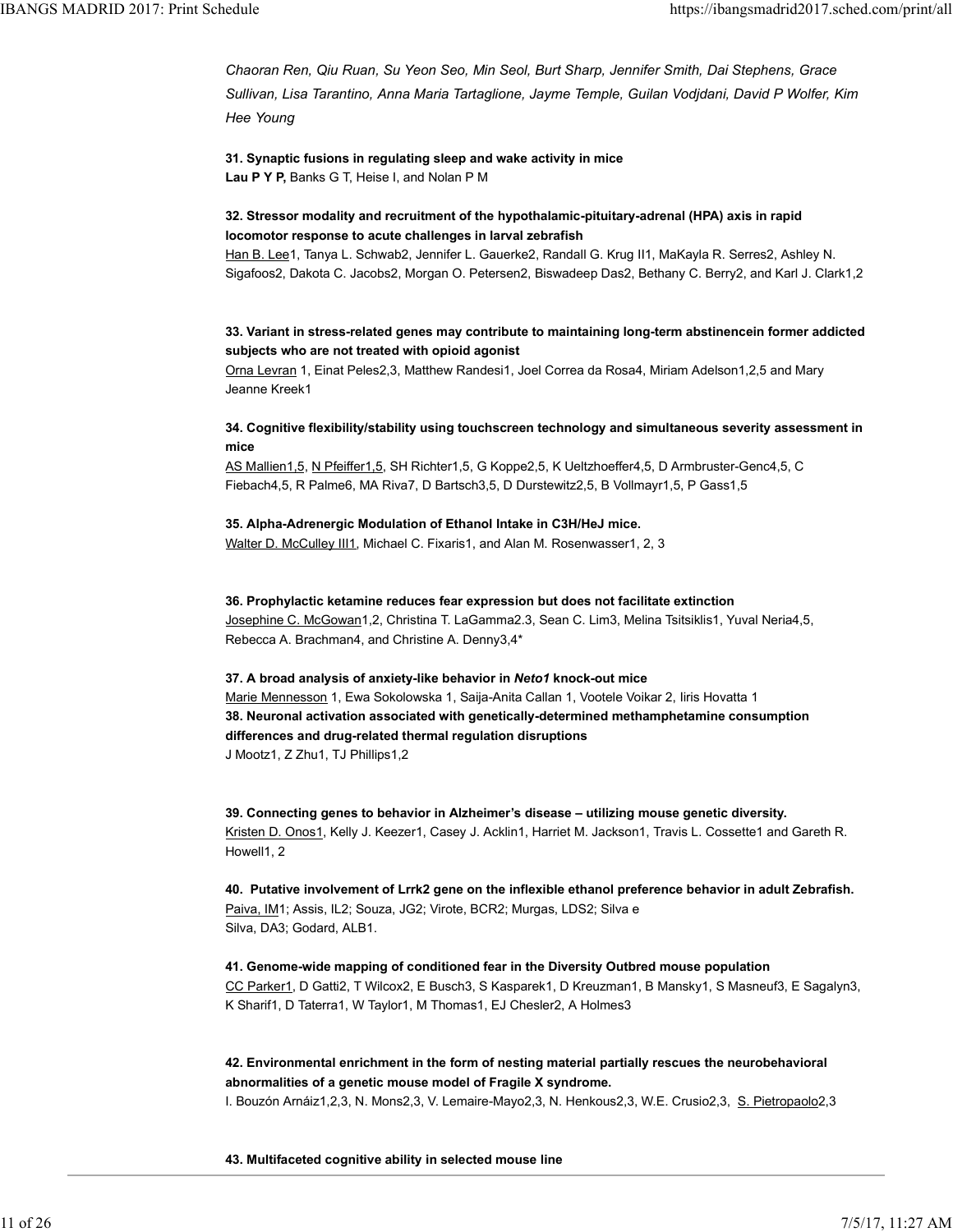OV Perepelkina, AYu Tarassova, IG Lilp, Il Poletaeva IBANGS MADRID 2017: Print Schedule https://ibangsmadrid2017.sched.com/print/all<br>
OV Perepelkina, AYu Tarassova, IG Lilp, <u>Il Poletaeva</u><br>
OV Perepelkina, AYu Tarassova, IG Lilp, <u>Il Poletaeva</u>

> 44. Audiogenic epilepsy – visibly simple, but complicated in the intrinsic mechanisms brain pathology. IB Fedotova, N.M. Surina, Il Poletaeva

> 45. Transcriptome analysis reveals common networks of alcohol-related genes in mice and men: focus on neuronal plasticity in the extended amygdala

LB Ferguson1, L Zhang2, D Kircher1, S Wang2, RD Mayfield1, JC Crabbe3,4, RA Morrisett1, RA Harris1, I Ponomarev1

46. Evidence for an epistatic effect of Oprm1 and Taar1 on methamphetamine-induced hypothermia C Reed1, H Baba1, Z Zhu1, J Erk1, A Janowsky1,2, TJ Phillips1,2

47. LED Green light treatment improves learning and memory in mice Meijie Tan1, Chaoran Ren1

# 48. Candidate molecular mechanisms linking Hnrnph1 polymorphisms with psychostimulant and opioidinduced behaviors

Qiu Ruan1,2, Neema Yazdani1,2, Kim Luttik1, Justin Cheung1, Eric R. Reed3, Kathryn Hixon1, Kristen Hokenson1, Lisa R. Goldberg1, Shelley J. Russek1, Benjamin Wolozin1, W. Evan Johnson4, Camron D. Bryant1,2,5

49. Enhanced empathic fear with thalamocortical dysrhythmia in phospholipase-C beta4 deficient mice Sehoon Keum1, Charles Latchoumane1, Min Seol1, Gireesh Gangadharan1, Dongmyeong Lee1, Joonhyuk Lee1, Bomi Chang1, Arie Kim1, Boyoung Lee1, Ji Su Ma2, Yong Ryoul Yang3, Masahiro Yamamoto2, Pann-Ghill Suh3, and Hee-Sup Shin1#

50. GABA in basolateral amygdala mediates the effects of stress on enhanced reacquisition of nicotine self-administration

**Burt M Sharp** 

51. PhenoMiner: A unique resource for mining and analyzing quantitative behavioral phenotype data in the rat

Jennifer R. Smith1, Matthew J Hoffman1, Stan Laulederkind1, G. Thomas Hayman1, Shur-Jen Wang1, Monika Tutaj1, Yiqing Zhao1, Omid Ghiasvand1, Jyothi Thota1, Marek A. Tutaj1, Jeff De Pons1, Melinda Dwinell1, Mary Shimoyama1 tre rat<br>
alentifier R. Smith I, Matthew J Hoffman1, Stan Laulederkind1, G. Thomas Hayman1, Shur-Jen Wang1, Monika<br>
Tutaj1, Yiqing Zhao1, Onid Ghiasvand1, Jyothi Thota1, Marek A. Tutaj1, Jeff De Pons1, Melinda Dwinel11, May

# 52. Are the effects of early-life stress on cocaine effects in adulthood due to long-term down regulation of GABRA2 expression?

DN Stephens1, CI Dixon1, SE Walker1, SL King1, JJ Lambert2, D Belelli2, J Swinny3

53. Predictors of women's eating problems: The moderating role of triallelic serotonin transporter and serotonin receptor 2A genotypes on the effect of objectification

GA Sullivan1, SJ Gervais1, RL Brock1, & SF Stoltenberg1

54. The critical role of micronutrients in neurodevelopment: short- and long-term behavioral outcome in a Selenium-deficient rat model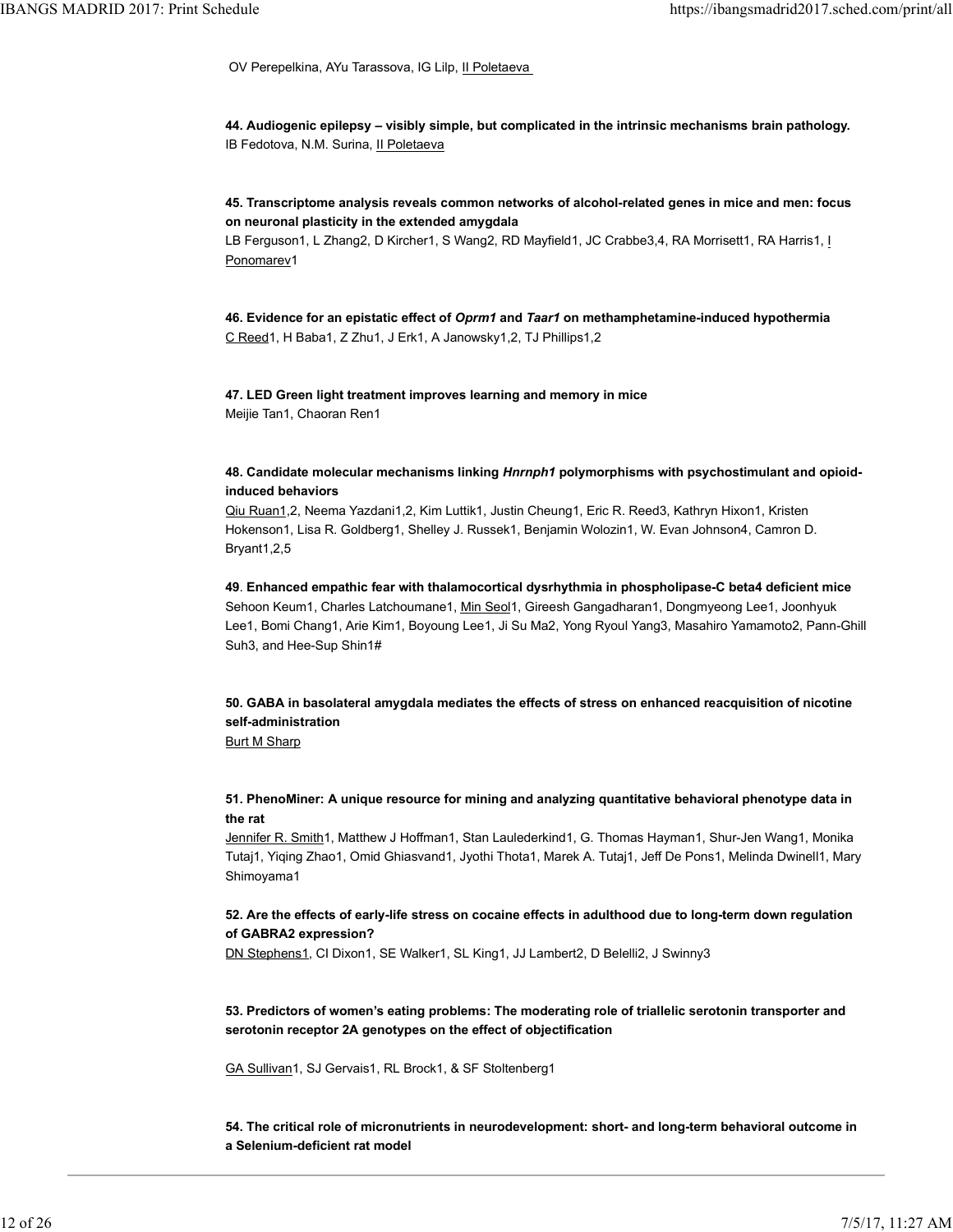Tartaglione AM1,2, Scalfari A1, Attorri L3, Di Biase A3, Minghetti L4 and Calamandrei G1 IBANGS MADRID 2017: Print Schedule https://ibangsmadrid2017.sched.com/print/all<br>Intaglione AM1,2, Scalfari A1, Attorri L3, Di Biase A3, Minghetti L4 and Calamandrei G1<br>Intaglione AM1,2, Scalfari A1, Attorri L3, Di Biase A3

> 55. Characterization of the ventral tegmental area in socially monogamous prairie voles. J.A. Temple<sup>1</sup>, K. Gordon<sup>2</sup>, Z.R. Donaldson<sup>1,2</sup>

# 56. Unpredictable chronic mild stress: behavioral responses, neurotransmitter systems and effect of regional deficit in serotonin synthesis

F Saurini1, S Salam1, C Joubert1, M Hary-Lenglet1, A Lecomte1, D-Y Yefsah1, P Venault1, S Berrard1, M Nosten-Bertrand2, Y Clément3, G Vodjdani1

# 57. A continuous fully automated progressive ratio task for the IntelliCage

AK Fritz1,2, DP Wolfer1,2

58. Autosomal-dominant sensory ataxia linked to the loss of RNF170 function Youngsoo Kim1, Seong Hun Kim2, Kook Hwan Kim3, Sujin Chae4, Myung-Shik Lee3,5, Daesoo Kim1

# 59. Estradiol-independent BDNF-NPY cascade involves in antidepressant-like effect of mechanical acupuncture instrument in ovariectomized rats

Su Yeon Seo, Ji Young Moon, Suk Yun Kang, O Sang Kwon, Sunoh Kwon, Se kyun Bang, Soo Phil Kim, Kwang-Ho Choi, Yeonhee Ryu\*

60. Spinal pathways involved in somatosensory inhibition of the psychomotor actions of cocaine Suchan Chang1,#, Yeon-Hee Ryu2,#, Young Seob Gwak1, Nam Jun Kim1, Jin Mook Kim1, Jun Yeon Lee1, Seol Ah Kim1, Bong Hyo Lee1, Scott C. Steffensen3, Eun Young Jang1, Chae Ha Yang1, Hee Young Kim1,\*

# 61. Effect of acupuncture on brain temperature, dopamine release in the nucleus accumbens and 50–kHz ultrasonic vocalizations in methamphetamine-treated rats

Eun Young Jang, Nam Jun Kim, Bong Hyo Lee, Suchan Chang, Young Seob Gwak, Chae Ha Yang, Hee Young Kim

62. Genes and the environment: Measuring stress response in the Collaborative Cross Schoenrock SA1,2, Farrington J2, Kumar P4, Manuel de Villena FP2 and Tarantino LM2,3,5.

### 63. A high-throughput behavioral screen of addiction related traits in Mice

Leona H. Gagnon1, Stacey J. Sukoff-Rizzo1, J. David Jentsch4, Lisa M. Tarantino2, Ryan W. Logan3, Colleen M. McClung3, Vivek M. Philip1, Laura G. Reinholdt1, Michael Leonardo1, Ashley Olsen1, Rainy Dodd1, Tyler Roy1, Troy Wilcox1, Price E. Dickson1, Jason A. Bubier1, C. Herbert Pratt1, Elissa J. Chesler1 95. A might-moughput benavioral screen or actorcion relations through the Microsoftent Christmas Christmas Christmas Christmas Christmas M. Teranino2, Ryan W. Logan3, Colleen M. McClung3, Vivek M. Philipt I, Laura G. Rein

64. Investigation of the bidirectional relationship between alcohol and circadian gene expression T Batish, S Kanadibhotla, K LeBlanc, R Champaigne, A Tran, E Firsick, S Powell, W Hack, A Ozburn

COMPLETE ABSTRACTS - SEE DOCUMENT BELOW

6:00pm – 7:30pm E Closed Executive Committee Meeting, 2nd Floor, Sala de Profesores

...

Faculty of Medicine, Complutense University (Sala Duran Sacristan)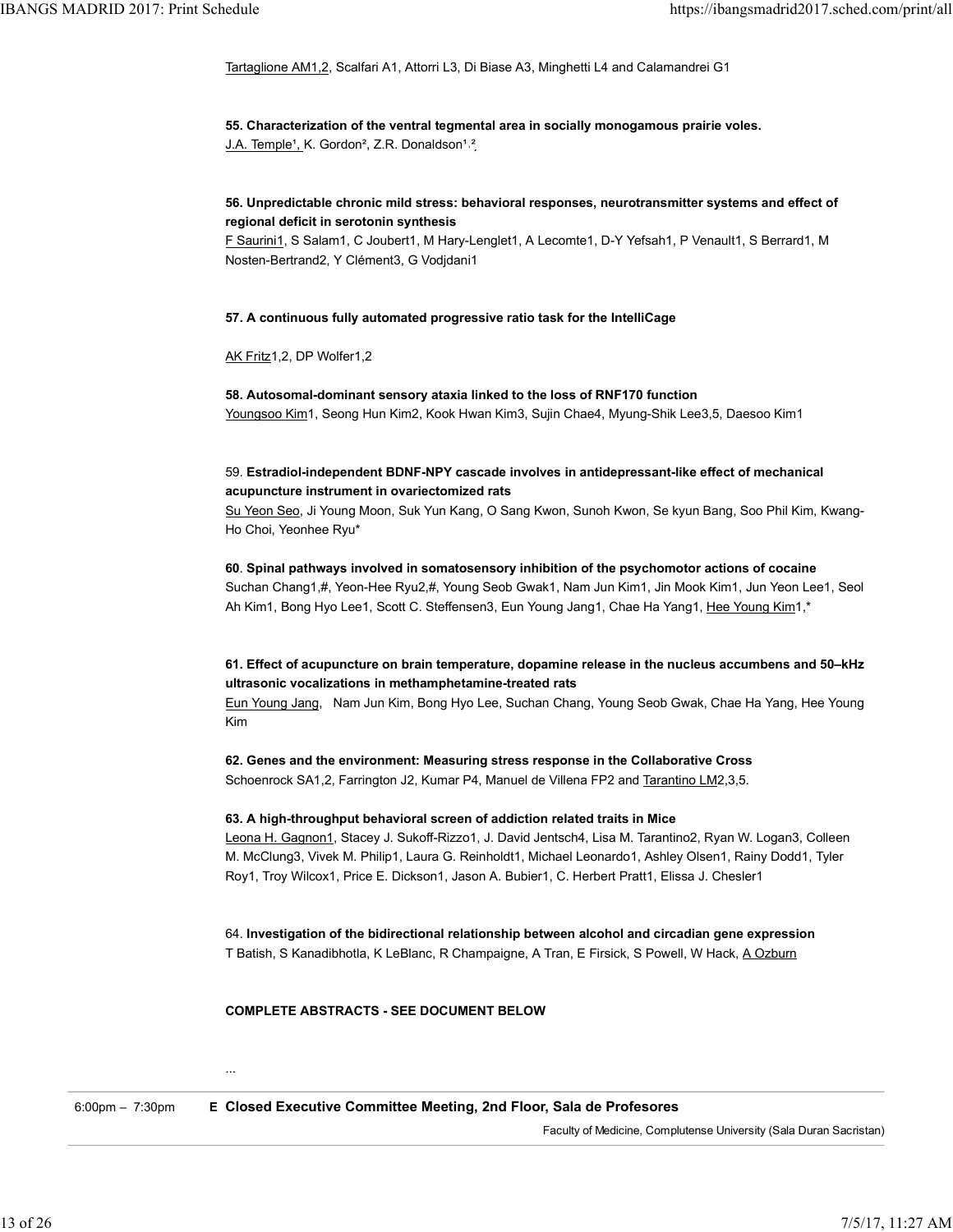Madrid

### 7:30pm - 10:00pm D Dinner - On Your Own

# MAY 17 • WEDNESDAY

| $8:00am - 8:15am$    | <b>R</b> Registration                                                            | Faculty of Medicine, Complutense University (Sala Duran Sacristan)                                                 |
|----------------------|----------------------------------------------------------------------------------|--------------------------------------------------------------------------------------------------------------------|
| $8:30$ am $-9:30$ am | K Presidential Address - Yoav Benjamini                                          | Faculty of Medicine, Complutense University (Sala Duran Sacristan)                                                 |
|                      | Speakers: Yoav Benjamini                                                         |                                                                                                                    |
|                      | Yoav Benjamini                                                                   |                                                                                                                    |
|                      | Department of Statistics and Operations Research School of Mathematical Sciences |                                                                                                                    |
|                      | The Sagol School of Neuroscience, Tel Aviv University.                           |                                                                                                                    |
|                      |                                                                                  | There has been a growing concern that preclinical research is failing to replicate experimental results, a problem |
|                      |                                                                                  | that is relevant to phenotyping genetically engineered mouse lines. We introduce a statistical method to estimate  |
|                      |                                                                                  | whether a single-laboratory discovery is likely to replicate in other laboratories, based on previously-estimated  |
|                      |                                                                                  | variability of genotype × laboratory interaction in large phenotyping databases. Future single-lab experiments can |
|                      |                                                                                  | be used to further update the estimation, making the proposed method a true community effort. We validate the      |
|                      |                                                                                  | method by combining several datasets into the most inclusive analysis conducted to date of across laboratory       |
|                      | replication in mouse phenotyping.                                                |                                                                                                                    |

9:30am – 11:30am Y Symposium 2: Advances in bioinformatics resources for brain and behavior

Faculty of Medicine, Complutense University (Sala Duran Sacristan) Moderators: Elissa Chesler Speakers: Molly Bogue, Gilbert Terri, Robert Williams Symposia Title: Advances in bioinformatics resources for brain and behavior

### Chair: Elissa Chesler

09.30 am - 10.00 am Terri Gilbert 10.00 am - 10.30 am Molly Bogue

10.30 am - 11.00 am Robert Williams

11.30 am - 12.00 pm Elissa Chesler

Genomic, neuroanatomical and behavioral data resources provide a valuable means of assessing the role of genes and gene products in brain function and behavior. Publicly available databases and analysis tools have been facilitating behavioral genetics research over the past 15 years, enabling researchers to rapidly and costeffectively expand their inquiry to related genes, pathways, structures, behaviors and mechanisms. Advances in data availability, integration and analysis methods have enhanced the utility of neurobehavioral informatics resources, and there have been a growing number of successful applications of these tools and resources to the discovery of previously unknown mechanisms of behavioral variation. Cross-species, cross-population and cross-experiment analyses enable comparative research into the neurogenomic basis of behavioral traits. In this symposium, each presentation focuses on data resources and applications of a collection of tools that may be used to characterize and extrapolate findings on the roles of genes in brain and behavioral processes.

1. Dr. Terri Gilbert will describe data resources from multiple species (currently including mouse, non-human primate, human) in the Allan Brain Atlas which includes gene expression and reference atlases across development, connectomics, and new efforts to present standardized in vivo studies of electrophysiological activity and morphology towards developing a cellular taxonomy as well as the first step in our multi-modal characterization of functional activity in the awake behaving mouse brain.

https://ibangs.memberclicks.net/mcdatafiles/receiptattach/ibangs/11851286/8239561/IBANGSAbstractTG.docx

2. Dr. Molly Bogue will present advances in the Mouse Phenome Database, which includes curated and annotated mouse genetic studies in inbred mouse strains, Collaborative Cross, Diversity Outbred and a wealth of other populations, including the multiple species QTL Archive. The mouse phenome data have been used in the study of sex differences in behavior, laboratory environmental effects, and integrative studies aimed at understanding the relations among genome and phenome in behavior. 1. Dr. Terri Silibert will describe data resources from multiple species (currently including mouse, non-human<br>primale, human) in the Allan Brain Allas which includes gene expression and reference allases across<br>developmen

Mouse Phenome Database: An integrative database and analysis suite for curated primary mouse phenotypic data

MA Bogue

The Mouse Phenome Database (MPD; phenome.jax.org) is a widely used online resource providing access to primary experimental data, protocols and analysis tools for mouse phenotyping studies. Data are contributed by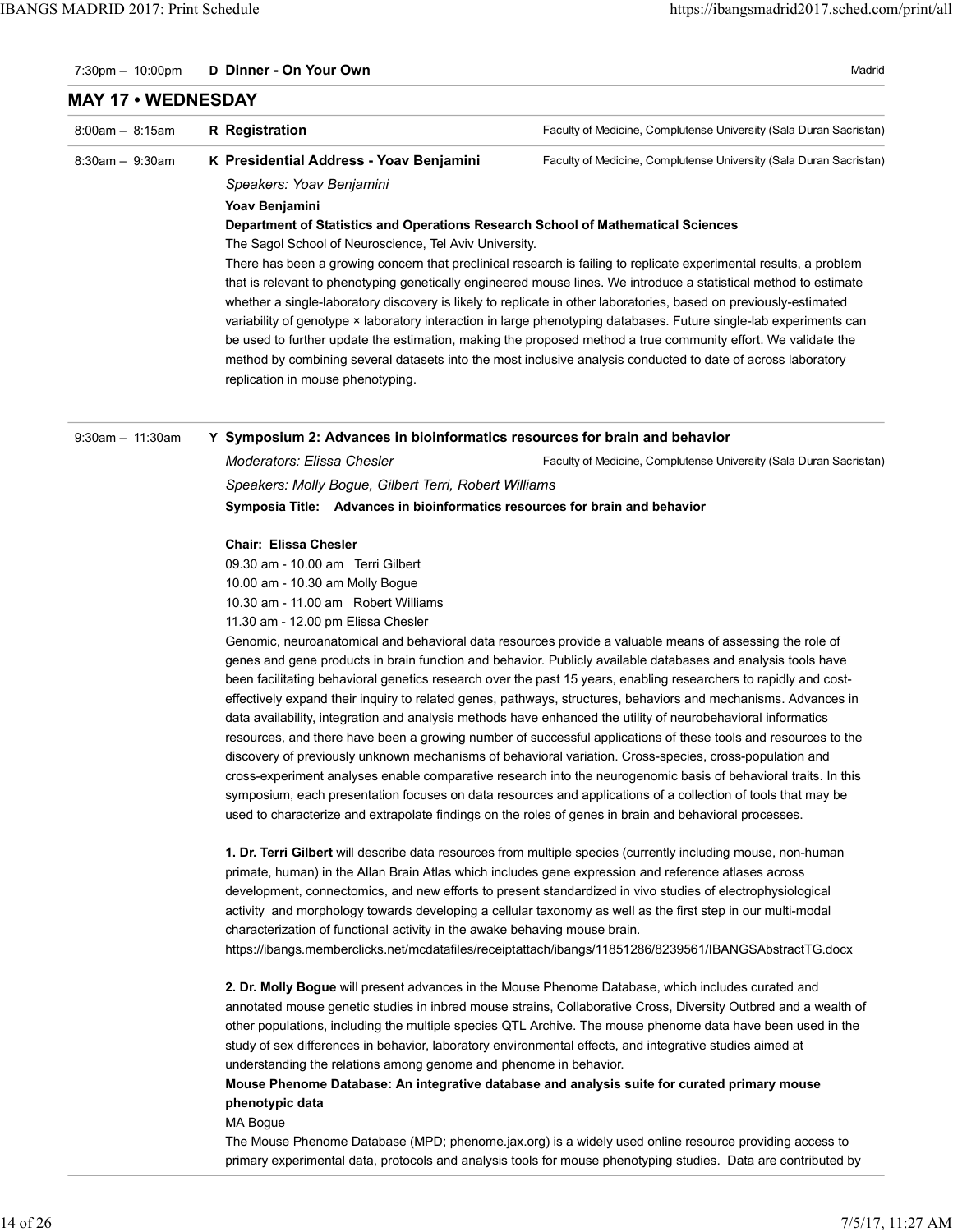investigators around the world and represent a broad scope of behavioral endpoints and disease-related characteristics in naïve mice and those exposed to drugs, environmental agents or other treatments. MPD houses individual animal data with detailed, searchable data acquisition protocols, and provides these data to other resources for further analysis. MPD provides rigorous curation of experimental data and supporting documentation. Most data in MPD are from inbred strains and other reproducible strains such that the data are cumulative over time and across laboratories. The resource now also includes the QTL Archive, and other primary phenotype data from mapping crosses, advanced high-diversity mouse populations including the Collaborative Cross and Diversity Outbred mice. MPD provides an important venue for compliance with data sharing policies and facilitates data reuse and data integration to provide a means of assessing replicability and reproducibility across experimental conditions and protocols, benchmarking assays in users' own laboratories, identifying sensitized backgrounds for making new mouse models with genome editing technologies, analyzing trait co-inheritance, finding the common genetic basis for multiple traits, and assessing sex differences and sex by genotype interactions. IBANGS MADRID 2017: Print Schedule<br>investigators around the world and represent a broad scope of behavioral endpoints and disease-related<br>characteristics in naïve mice and those exposed to drugs, environmental agents or ot

> There is an ongoing re-implementation of the MPD system. In this session, we will demonstrate several advances and future features, and highlight the applications of MPD data and analysis tools. 1The Jackson Laboratory, Bar Harbor Maine, USA

3. Dr. Robert Williams will present advances and discoveries in GeneNetwork, a resource for systems genetic analysis, featuring gene expression genetic studies, behavioral, physiological and morphological traits, and genetic variation across multiple populations and a range of species including drosophila, mouse, rat, macaque and human.

4. Dr. Chesler will present GeneWeaver, a service for the integration of heterogeneous functional genomics studies across species and experiment. She will describe the use of this system to identify common and specific roles of genes in behavioral and biological processes. Each will focus on recent discoveries and applications of their resources to demonstrate the types of results that can be obtained from their application in behavioral and neural genetic analysis.

GeneWeaver is a web service for the integration of heterogeneous functional genomics data from a variety of species, curated data resources and experiments. The system enables the detection of convergent evidence for the role of genes, gene products and gene modifiers in behavior and other biological functions. It also enables the comparison and classification of behaviors and other biological phenomena based on their biological substrates. Users of this system have been able to identify multiple novel relations among genes, gene regulation and behavior. A new fully executed application programming interface enables reproducible and traceable analyses, and a browser based version enables facile interactions. The system has been updated with a suite of new graph based tools and enhancements to visualization, data annotation and user managed curation.

Supported by NIH NIAAA 18776

|                                     | <b>C</b> Coffee Break                                                                                            | University of Madrid, Faculty of Medicine (XXX)                                                                    |  |
|-------------------------------------|------------------------------------------------------------------------------------------------------------------|--------------------------------------------------------------------------------------------------------------------|--|
| $12:00 \text{pm} - 12:30 \text{pm}$ |                                                                                                                  | S Selected Talk Session 2: High Drinking in the Dark (HDID) mice are a selective animal model for                  |  |
|                                     | screening novel compounds targeting alcohol binge-like drinking                                                  |                                                                                                                    |  |
|                                     | Speakers: Angela Ozburn                                                                                          | Faculty of Medicine, Complutense University (Sala Duran Sacristan)                                                 |  |
|                                     | targeting alcohol binge-like drinking                                                                            | High Drinking in the Dark (HDID) mice are a selective animal model for screening novel compounds                   |  |
|                                     | Angela R Ozburn (1), Amanda M Barkley-Levenson (2), Pamela Metten (1), John C Crabbe (1)                         |                                                                                                                    |  |
|                                     | (1) Portland Alcohol Research Center, Department of Behavioral Neuroscience, Oregon Health & Science             |                                                                                                                    |  |
|                                     | University, and VA Portland Health Care System, Portland, OR 97239 USA                                           |                                                                                                                    |  |
|                                     | (2) Department of Psychiatry, University of California San Diego, 92093 USA                                      |                                                                                                                    |  |
|                                     |                                                                                                                  | One characteristic of nearly all abusive alcohol drinking is the tendency to drink in binges, defined by the NIAAA |  |
|                                     | as a pattern leading to blood alcohol levels (BALs) > 0.08% during a period of approximately 2 hr. We bred two   |                                                                                                                    |  |
|                                     | mouse lines that drink to intoxication and reach high BALs (> 0.14%) after 2-4 hr access to alcohol early during |                                                                                                                    |  |
|                                     |                                                                                                                  | their circadian dark period. In a series of studies, we have attempted to modulate ethanol drinking in HDID mice   |  |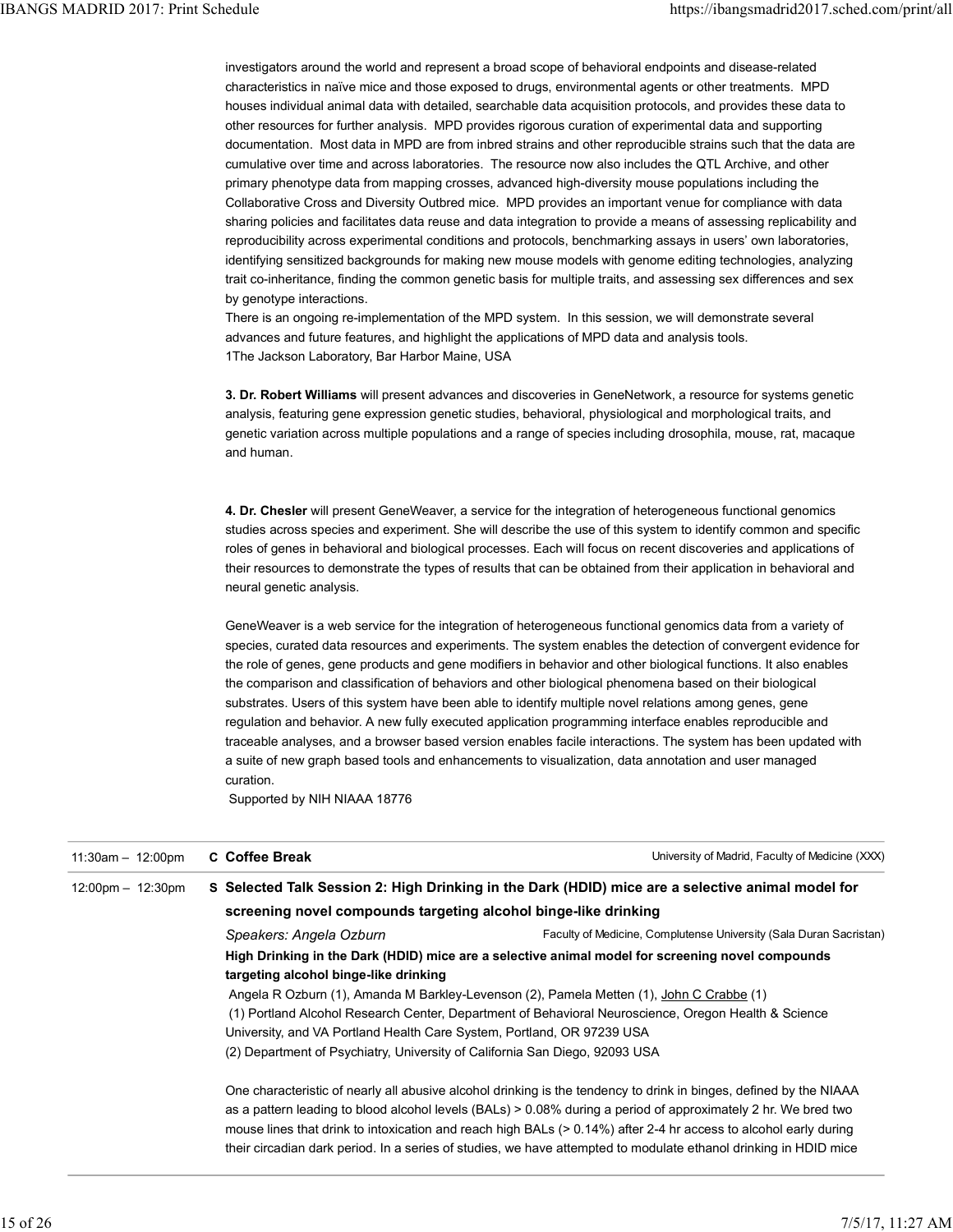using several drugs. Here we show that HDID mice fail to reduce drinking or BALs after drugs that reduce intake in other drinking models (e.g., naltrexone and several other experimental drugs). Three anti-inflammatory compounds, the peroxisome proliferator-activated receptor (PPAR)- alpha activators tesaglitizar and fenofibrate, and caffeic acid phenylester (CAPE), failed to reduce drinking in HDID mice, although all three had been found to reduce intake in C57BL/6J mice. In fact, fenofibrate increased alcohol intake, without affecting BAL. The drug gabapentin also had no effect in HDID mice. These studies varied in design and duration, but all data were negative. However, HDID mice are sensitive to the effects of some other compounds (e.g., baclofen, acamprosate, and several experimental drugs). Rolipram, a phosphodiesterase 4 (PDE4) inhibitor, reduced drinking and BALs in HDID mice. PDE4 inhibitors reduce drinking in C57BL/6J mice, as well as in multiple rat genotypes. Apremilast, another PDE4 inhibitor, also reduced ethanol drinking. Thus, HDID mice may represent a selective model for screening novel compounds and avoiding false positive findings. IBANGS MADRID 2017: Print Schedule<br>using several drugs. Here we show that HDID mice fail to reduce drinking or BALs after drugs that reduce intake<br>in other drinking models (e.g., naltrexone and several other experimental d

 Supported by the NIAAA [Integrative Neuroscience Initiative on Alcoholism (INIA-Neuroimmune) grant AA13519; NIAAA Center grant AA10760; NIAAA R24 AA020245; NIAAA F32 AA025515; NIAAA F31 AA22009; the US Department of Veterans Affairs Grants BX000313 and CDA2 BX002488; and the John R. Andrews Family.

### 12:30pm – 12:50pm S Selected Talk Session 2: The Quality of the Living Environment Affects the Fluoxetine Treatment

# **Outcome**

Faculty of Medicine, Complutense University (Sala Duran Sacristan)

Speakers: Silvia Poggini

The Quality of the Living Environment Affects the Fluoxetine Treatment Outcome

S. Poggini1, A. Viglione1, S. Alboni2, S. Garofalo3, L. Maggi3, I. Branchi1,4 1Istituto Superiore di Sanità, Center for Behavioral Sciences and Mental Health, Rome, Italy. 2University of Modena and Reggio Emilia, Department of Life Sciences, Modena, Italy. 3Sapienza University of Rome, Department of Physiology and Pharmacology, Rome, Italy. 4University of Zurich, Istitute of Anatomy, Zurich, Switzerland.

Selective serotonin reuptake inhibitors (SSRIs) affect mood also through changes in immune function. However, findings concerning their effects on inflammation are contradictory showing that these drugs act either as pro- or anti-inflammatory compounds. Since previous studies showed that SSRI effects are moderated by the quality of the living environment, we investigated whether the environment determines the effects of SSRI treatment. We treated adult male mice, showing a depression-like phenotype, with either fluoxetine or vehicle while exposing them to either an enriched or a stressful condition. We measured the most commonly investigated behavioral endophenotypes of depression and SSRI outcome, including anhedonia, cognitive bias, BDNF and corticosterone levels. In addition, in the whole hippocampus, we assessed expression levels of pro- and antiinflammatory cytokines, and, in isolated microglia, we measured the expression levels of a number of pro- and anti-inflammatory-related genes. The treatment affected the investigated neurobehavioral endpoints according to the quality of the environment. In particular, mice treated with fluoxetine in an enriched condition improved their depression-like phenotype compared with controls, whereas those treated in a stressful condition showed a worsening. In addition, fluoxetine treated mice exposed to enrichment showed increased expression of proinflammatory cytokines and decreased expression of anti-inflammatory-related genes. Whereas, mice treated while exposed to stress showed the opposite profile: a decrease in pro- and an increase in anti-inflammatory cytokine expression. Our results indicate that the effects of SSRI treatment depend on the quality of the environment, providing a possible explanation for the inter-individual differences in SSRI action and effects. depression-like phenotype compared with controls, whereas those treated in a stressful condition showed a<br>worsching. In addition, fluoxeline treated mice exposed to enrichment showed increased expression of pro-<br>inflammato

The Effect of Varenicline on Ethanol Consumption and Striatal Gene Expression Using Classical Analytical Tools and High-Dimensional Mediation Analysis

Helen M. Kamens1,2, John Dziak2, Arielle R. Deutsch2, and Runze Li2,3

1 Department of Biobehavioral Health, Pennsylvania State University, University Park, PA 16802.

2 The Methodology Center, Pennsylvania State University, University Park, PA 16802.

3 Department of Statistics, Pennsylvania State University, University Park, PA 16802.

 In recent years, varenicline has been shown to decrease ethanol consumption in adult rodents without effecting consumption of other sweet, rewarding solutions. Varenicline is a partial agonist at a4b2 nicotinic acetylcholine receptors, but has been shown to interact with other receptors at high concentrations. Importantly, removal of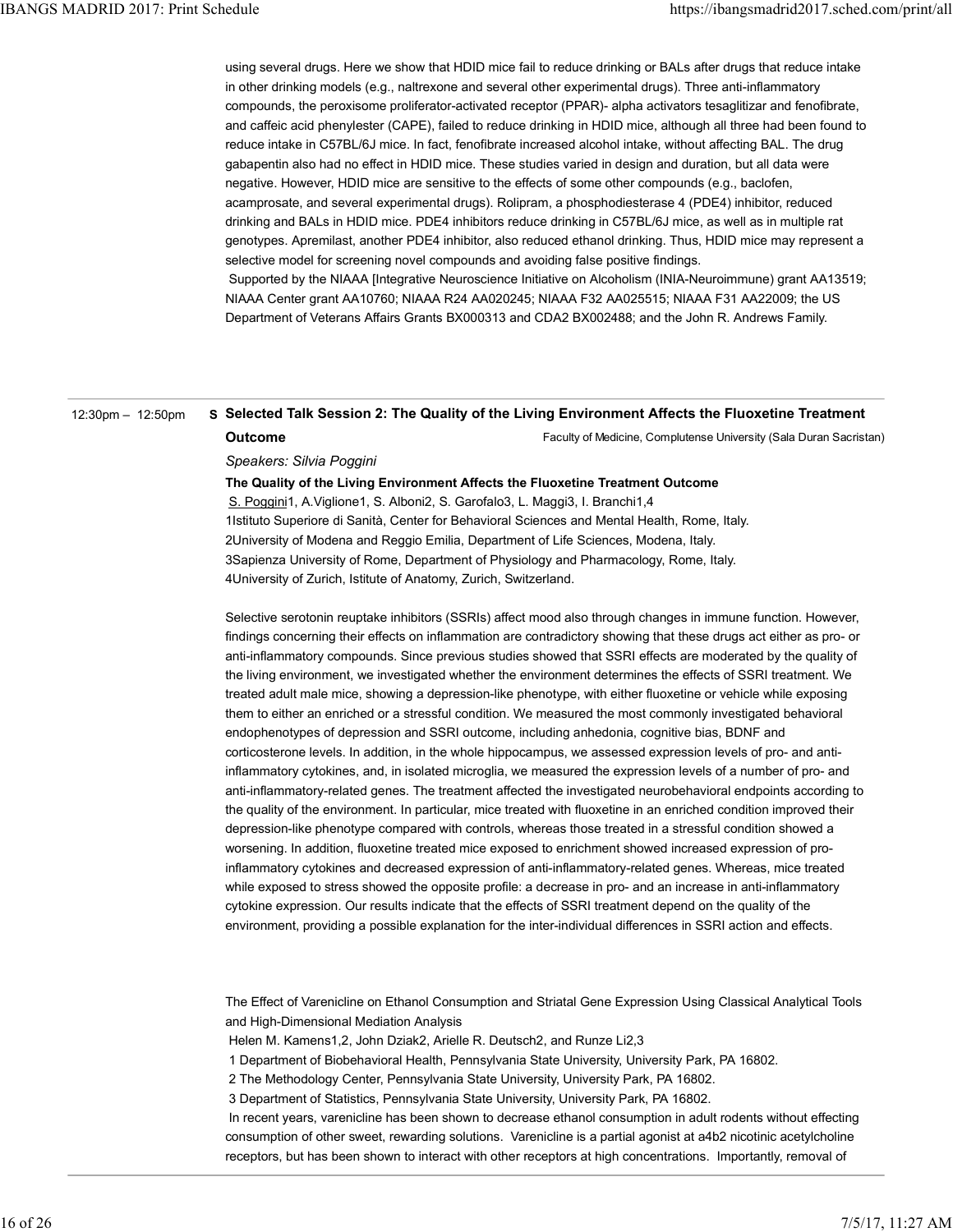the a4 or b2 nicotinic subunits does not completely reverse varenicline's effect on ethanol consumption. Thus, in order to gain a greater understanding of the mechanisms by which vareincline decreases ethanol consumption, we performed RNA sequencing on striatal tissue from animals treated with varenicline or saline prior to an ethanol binge session. Using classical tools to analyze RNA sequencing, data we found 810 differentially expressed genes using Cuffdiff and 1 significant co-expression network using WGCNA. However, these analyses are not able to account for both treatment and expression differences to explain behavioral outcomes in the same model. As a novel strategy, we employed a high-dimensional mediation analysis. In this analysis, we selected top genes that were related to both the treatment group and the behavioral outcome (alcohol consumption). This analysis yielded a number of candidate genes that were not identified with the classic tools, some of which have previously shown relationships with drug abuse measures. These results identify novel candidate genes that may underlie the effects of varenicline on ethanol consumption. Acknowledgements: P50 DA039838 (RL), K01 AA019447 (HMK) IBANGS MADRID 2017: Print Schedule<br>the a4 or b2 nicotinic subunits does not completely reverse varenicline's effect on ethanol consumption. Thus, in<br>order to gain a greater understanding of the mechanisms by which vareincl

> Understanding the effects of chronic exposure to trace metals on neurocognitive functions from molecular and cellular perspectives.

Y Ben-Shahar1,2

Trace metals such as manganese are essential for diverse cellular and molecular processes in all cells. However, chronic environmental exposure to excess amounts of these essential elements can lead to debilitating neurocognitive deficits, especially in young children. In spite of the overwhelming evidence that decay of urban infrastructure leads to higher risks of chronic exposure to metals, the genetic, molecular, and cellular processes that drive metal-induced pathologies are still mostly unknown. To address this important gap, the Ben-Shahar lab is taking advantage of a genetically tractable model system, the fruit fly Drosophila melanogaster, to investigate the mechanisms that underlie the neurotoxic effects of environmental chronic exposure to manganese on behavior at the neuronal, molecular, and genetic levels. Specifically, our data indicate that chronic exposure of flies to manganese leads to neurocognitive abnormalities associated with innate decision-making processes such as food- and mate-choice. Furthermore, we find that genetic and pharmacological disruptions of brain manganese homeostasis lead to dramatic changes in dopaminergic axonal morphology, which may explain some of the observed abnormal neurodevelopmental behavioral phenotypes associated with such exposures in children.

1Department of Biology, Washington University in St. Louis, Missouri, USA, 2Department of Medicine, Washington University School of Medicine, St. Louis, Missouri, USA. Funding Support: NINDS R21 NS089834, NIEHS R01 ES025991-02S1.

# 12:50pm – 1:10pm S Selected Talk Session 2: The Effect of Varenicline on Ethanol Consumption and Striatal Gene Expression Using Classical Analytical Tools and High-Dimensional Mediation Analysis

Faculty of Medicine, Complutense University (Sala Duran Sacristan) Speakers: Helen Kamens

The Effect of Varenicline on Ethanol Consumption and Striatal Gene Expression Using Classical Analytical Tools and High-Dimensional Mediation Analysis

Helen M. Kamens1,2, John Dziak2, Arielle R. Deutsch2, and Runze Li2,3

1 Department of Biobehavioral Health, Pennsylvania State University, University Park, PA 16802.

2 The Methodology Center, Pennsylvania State University, University Park, PA 16802.

3 Department of Statistics, Pennsylvania State University, University Park, PA 16802.

 In recent years, varenicline has been shown to decrease ethanol consumption in adult rodents without effecting consumption of other sweet, rewarding solutions. Varenicline is a partial agonist at a4b2 nicotinic acetylcholine receptors, but has been shown to interact with other receptors at high concentrations. Importantly, removal of the a4 or b2 nicotinic subunits does not completely reverse varenicline's effect on ethanol consumption. Thus, in order to gain a greater understanding of the mechanisms by which vareincline decreases ethanol consumption, we performed RNA sequencing on striatal tissue from animals treated with varenicline or saline prior to an ethanol binge session. Using classical tools to analyze RNA sequencing, data we found 810 differentially expressed genes using Cuffdiff and 1 significant co-expression network using WGCNA. However, these analyses are not able to account for both treatment and expression differences to explain behavioral outcomes in the same model. As a novel strategy, we employed a high-dimensional mediation analysis. In this analysis, we selected top genes that were related to both the treatment group and the behavioral outcome (alcohol consumption). This analysis yielded a number of candidate genes that were not identified with the classic tools, some of which have previously shown relationships with drug abuse measures. These results identify novel Analytical Tools and High-Dimensional Mediation Analysis<br>
Helen M. Kamens 12., John Dziak2, Arlelle R. Deutschz, and Runze Li2.3<br>
1 Department of Biobehavioral Health, Piernsylvania State University, University Park, PA 16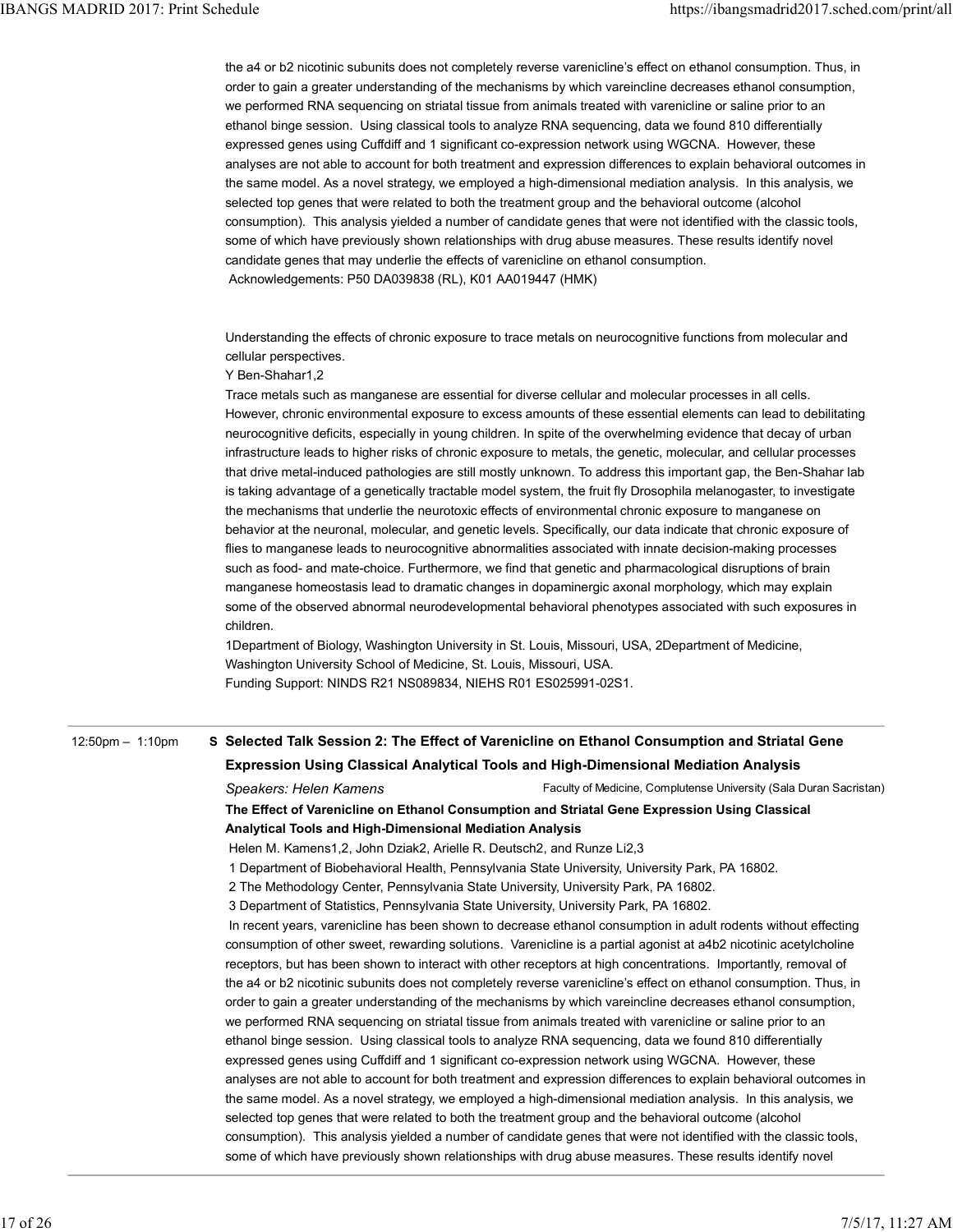| <b>IBANGS MADRID 2017: Print Schedule</b> |                                                                                                                                                                                                                                             |
|-------------------------------------------|---------------------------------------------------------------------------------------------------------------------------------------------------------------------------------------------------------------------------------------------|
|                                           | https://ibangsmadrid2017.sched.com/print/all                                                                                                                                                                                                |
|                                           | candidate genes that may underlie the effects of varenicline on ethanol consumption.<br>Acknowledgements: P50 DA039838 (RL), K01 AA019447 (HMK)                                                                                             |
| 1:10pm $-$ 1:30pm                         | S Selected Talks Session 2: Understanding the effects of chronic exposure to trace metals on<br>neurocognitive functions from molecular and cellular perspectives.                                                                          |
|                                           | Faculty of Medicine, Complutense University (Sala Duran Sacristan)<br>Speakers: Yehuda Ben-Shahar                                                                                                                                           |
|                                           | Understanding the effects of chronic exposure to trace metals on neurocognitive functions from<br>molecular and cellular perspectives.                                                                                                      |
|                                           | Y Ben-Shahar1,2<br>Trace metals such as manganese are essential for diverse cellular and molecular processes in all cells.                                                                                                                  |
|                                           | However, chronic environmental exposure to excess amounts of these essential elements can lead to debilitating                                                                                                                              |
|                                           | neurocognitive deficits, especially in young children. In spite of the overwhelming evidence that decay of urban<br>infrastructure leads to higher risks of chronic exposure to metals, the genetic, molecular, and cellular processes      |
|                                           | that drive metal-induced pathologies are still mostly unknown. To address this important gap, the Ben-Shahar lab<br>is taking advantage of a genetically tractable model system, the fruit fly Drosophila melanogaster, to investigate      |
|                                           | the mechanisms that underlie the neurotoxic effects of environmental chronic exposure to manganese on<br>behavior at the neuronal, molecular, and genetic levels. Specifically, our data indicate that chronic exposure of                  |
|                                           | flies to manganese leads to neurocognitive abnormalities associated with innate decision-making processes                                                                                                                                   |
|                                           | such as food- and mate-choice. Furthermore, we find that genetic and pharmacological disruptions of brain<br>manganese homeostasis lead to dramatic changes in dopaminergic axonal morphology, which may explain                            |
|                                           | some of the observed abnormal neurodevelopmental behavioral phenotypes associated with such exposures in<br>children.                                                                                                                       |
|                                           | 1Department of Biology, Washington University in St. Louis, Missouri, USA, 2Department of Medicine,<br>Washington University School of Medicine, St. Louis, Missouri, USA.<br>Funding Support: NINDS R21 NS089834, NIEHS R01 ES025991-02S1. |
| $1:30 \text{pm} - 3:00 \text{pm}$         | L Lunch<br>University of Madrid, Faculty of Medicine (XXX)                                                                                                                                                                                  |
| $3:00 \text{pm} - 5:00 \text{pm}$         | Y Symposium 3: Neuroepigenetics of Stress-induced Affective and Cognitive Disorders                                                                                                                                                         |
|                                           | Moderators: Gang Chen<br>Faculty of Medicine, Complutense University (Sala Duran Sacristan)<br>Speakers: Xiang Li, A Mateus-Pinheiro, Eva Naninck, Dipak Sarkar, Wei Wei                                                                    |
|                                           | Symposia Title: Neuroepigenetics of Stress-induced Affective and Cognitive Disorders<br><b>Chair: Gang Chen</b>                                                                                                                             |
|                                           | 15.00 - 15.25 Wei Wei on behalf of Xiang Li                                                                                                                                                                                                 |
|                                           | 15.25 - 15.45 Gang Chen<br>15.45 - 16.10 Eva Naninck                                                                                                                                                                                        |
|                                           | 16.10 - 16.35 A Mateus-Pinheiro<br>16.35 - 17.00 Dipak Sarkar                                                                                                                                                                               |
|                                           | Accumulating evidence supports that epigenetic mechanisms are integral for dynamic regulation of negative                                                                                                                                   |
|                                           | impacts of stress. Still, much information remains to be gleaned regarding the stress induced epigenetic process<br>that influences the defined cellular pathways or networks and ultimately alters neuro-glia function and behavior.       |
|                                           | The speakers will present the latest findings on the novel epigenetic modification form, and epigenetic<br>modification along distinct cell signaling or gene networks induced by postpartum stress, chronic stress, or early-              |
|                                           | life stress.                                                                                                                                                                                                                                |
|                                           | Dr. Li "A novel nucleobase modification associated with bdnf gene expression in extinction learning and memory                                                                                                                              |
|                                           | formation". This talk brings the first demonstration on a novel DNA methylation mark N6-methyl-2'-<br>deoxyadenosine (m6dA) drives activity-induced gene expression in the adult brain and is associated with the                           |
|                                           | formation of fear extinction memory in C57/Bl6 mice. In the infralimbic prefrontal cortex, increase in the<br>deposition of m6dA is associated with an active chromatin state, the recruitment of the activating transcription              |
|                                           | factor Yin-Yang 1 and RNA polymerase II, and promotion of bdnf exon IV mRNA expression, which is reversed                                                                                                                                   |
|                                           | by a viral-mediated knockdown of m6dA-specific methyltransferase, resulting in impairment in extinction memory.<br>https://ibangs.memberclicks.net/mcdatafiles/receiptattach/ibangs/11794312/8239561                                        |
|                                           | /Xiang_Li_2017_IBANGS.docx                                                                                                                                                                                                                  |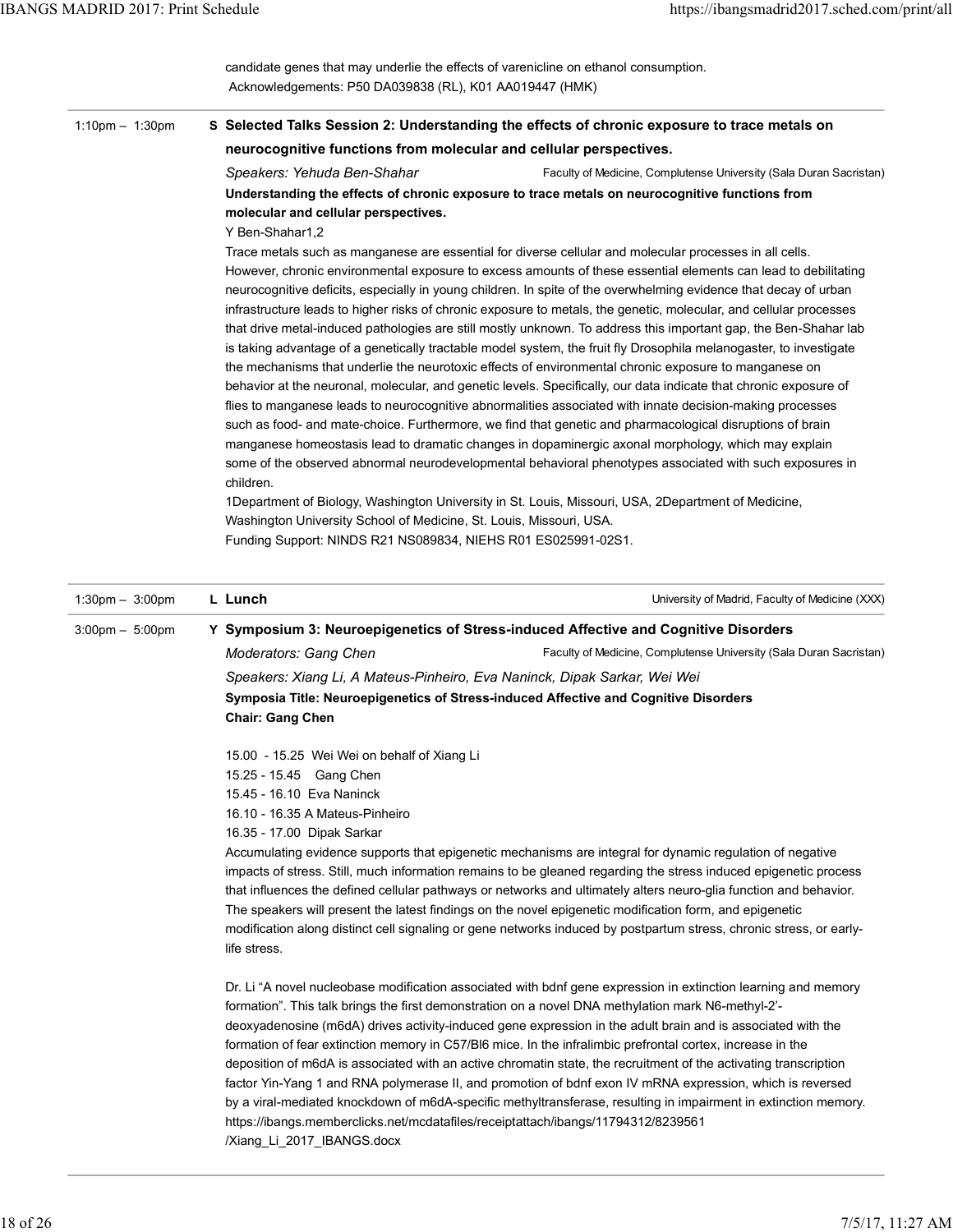Dr. Chen "Epigenetic contribution to transgenerational impairment of hippocampal Akt-mTOR signaling and behavioral deficits in the offspring of mice that experience postpartum depression-like illness" Dr. Chen's lab recently demonstrated deficient Akt-mTOR signaling in the hippocampus is responsible for persistent depressionlike behavior across two generations of postpartum depression dams of Balb/c mice. By dissecting the epigenetic underpinnings of these transgenerational effects, their new data discovered abnormal methylation in the promoter regions of genes implicated in Akt signaling, including GHSR, and two subunits of PI3k, the activator of Akt and downstream to GHSR. This study revealed a epigenetically modified cell signaling pathway for depression, insightful for therapeutics of the disorder. IBANGS MADRID 2017: Print Schedule<br>Dr. Chen "Epigenetic contribution to transgenerational impairment of hippocampal Akt-mTOR signaling and<br>Dr. Chen "Epigenetic contribution to transgenerational impairment of hippocampal Ak

https://ibangs.memberclicks.net/mcdatafiles/receiptattach/ibangs/11799758/8239561 /2017 ibangs symposium talk abstract GangChen.doc

Dr. Naninck "Early micronutrient supplementation ameliorates early-life stress induced cognitive impairments" Early-life stress (ES) is associated with lasting cognitive impairments later in life. Dr. Naninck investigated the role of nutrition in programming later cognition in an ES animal model. They found that ES reduced methionine levels in offspring plasma and brain, whereas supplementation of micronutrient 1-CMAM, important for epigenetic modifications, reversed the brain DNA methylation, prevented ES-induced stress axis hyperactivity, ameliorated ES-induced spatial learning and memory impairments in adulthood, with contribution of epigenetic remodification.

https://ibangs.memberclicks.net/mcdatafiles/receiptattach/ibangs/11795026/8239561 /Abstract\_Naninck\_IBANGS2017.docx

Dr. Mateus-Pinheiro "Epigenetic control of post-natal neuroplasticity in the healthy and stressed brain: exploring transcriptomic and methylomic landscapes" Dr. Mateus-Pinheiro systematically studied "stress-triggered" genetic and epigenetic factors that modulate neuro- and glio-plasticity and impact on brain networks so as to elicit susceptibility and resilience to depression. In chronically exposed Wistar-Han rats, they examined a batery of affective and cognitive behavior, hippocampal neurogenesis, dendritic morphological rearrangements, and performed microarray analysis, genome-wide DNA methylation and hydroxymethylation analysis. The findings revealed specific transcriptomic and methylomic patterns underlying depressive behavior. https://ibangs.memberclicks.net/mcdatafiles/receiptattach/ibangs/11809460/8239561 /Abstract\_Symposium\_Session\_A\_Mateus-Pinheiro\_IBANGS\_17.docx

# Dr Dipak Sarkar

Alcohol induced epigenetic modifications of stress regulatory genes transmit via germline DK Sarkar, D. Govorko, C. Zhang, R. Bekdash, S. Jabbar, O. Gangisetty, L.G. Chastain, M.A. Cabrera, K. Sochacki K,

We tested whether alcohol-induced epigenetic modifications of proopiomelanocortin (POMC) gene, that control stress axis, transmit via germline to affect body stress regulation and health of the offspring. We employed two different animal models of alcohol feedings for the germline transmission studies. One model involves preconception alcohol exposure and another involves prenatal alcohol exposure and then studying DNA methylation and histone modifications of POMC genes and impairments related to coping with stress including stress hormone hyperresponse, anxiety behaviors, immune function and cancer growth in offspring. In both animal models we found maternal alcohol feeding significantly affects POMC gene methylation, gene expression and POMC endophenotypes. Genome-wide analysis identified changes in some key molecular substrates responsible for DNA methylation in the offspring. These data indicate that alcohol induced changes in some of the epigenetic machinery is transmitted across generations via germline. This work is supported by National Institute of Health grants R01 AA11591 and R37AA08757).

|                                    | Institute of Health grants R01 AA11591 and R37AA08757).<br>Brunswick, NJ 08901, USA | The argument and historic modifications of POMC genes and impairments related to coping with stress including<br>stress hormone hyperresponse, anxiety behaviors, immune function and cancer growth in offspring. In both<br>animal models we found maternal alcohol feeding significantly affects POMC gene methylation, gene expression<br>and POMC endophenotypes. Genome-wide analysis identified changes in some key molecular substrates<br>responsible for DNA methylation in the offspring. These data indicate that alcohol induced changes in some of<br>the epigenetic machinery is transmitted across generations via germline. This work is supported by National<br>The Endocrine Program, Department of Animal Sciences, Rutgers, The State University of New Jersey, New |            |
|------------------------------------|-------------------------------------------------------------------------------------|------------------------------------------------------------------------------------------------------------------------------------------------------------------------------------------------------------------------------------------------------------------------------------------------------------------------------------------------------------------------------------------------------------------------------------------------------------------------------------------------------------------------------------------------------------------------------------------------------------------------------------------------------------------------------------------------------------------------------------------------------------------------------------------|------------|
| $5:00$ pm $- 5:30$ pm              |                                                                                     | <b>B IBANGS Society Business Meeting - All Encouraged to Attend</b>                                                                                                                                                                                                                                                                                                                                                                                                                                                                                                                                                                                                                                                                                                                      | <b>TBA</b> |
| $7:30 \text{pm} - 10:00 \text{pm}$ | D Dinner - On Your Own                                                              |                                                                                                                                                                                                                                                                                                                                                                                                                                                                                                                                                                                                                                                                                                                                                                                          | <b>TBA</b> |
| <b>MAY 18 • THURSDAY</b>           |                                                                                     |                                                                                                                                                                                                                                                                                                                                                                                                                                                                                                                                                                                                                                                                                                                                                                                          |            |
| $8:00am - 8:15am$                  | R Registration                                                                      | Faculty of Medicine, Complutense University (Sala Duran Sacristan)                                                                                                                                                                                                                                                                                                                                                                                                                                                                                                                                                                                                                                                                                                                       |            |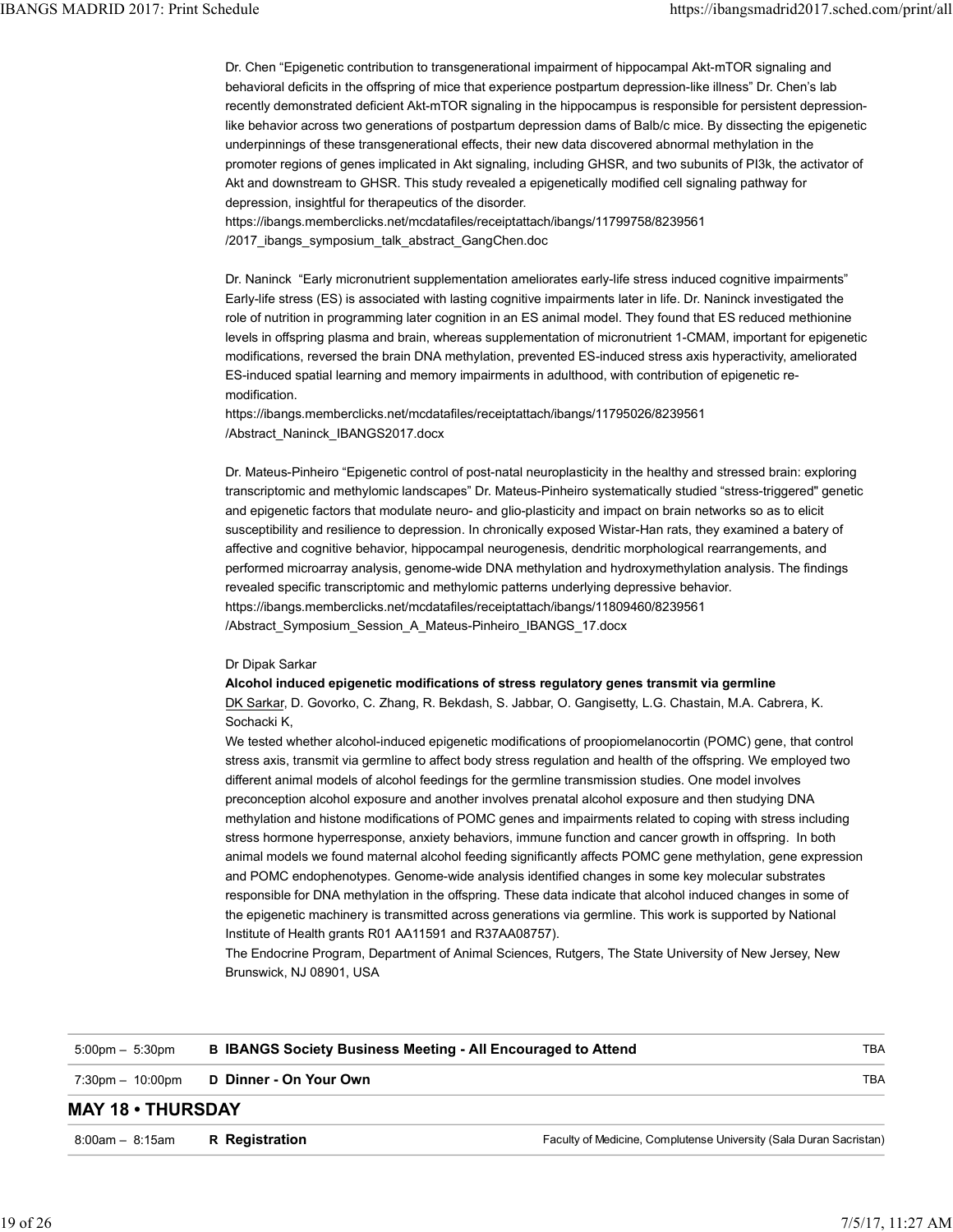|                   | Speakers: Gordon Hagar, Tobias Wiechmann<br>Symposia Title: Neuro-epigenomic regulation by glucocorticoid receptors and consequences on<br>behavior                                                                                  |  |
|-------------------|--------------------------------------------------------------------------------------------------------------------------------------------------------------------------------------------------------------------------------------|--|
|                   | <b>Chairs: Karen Mifsud and Onno Meijer</b><br>09.30 am - 10.00 am Gordon Hager                                                                                                                                                      |  |
|                   | 10.00 am - 10.30 am Onno Meijer<br>10.30 am - 11.00 am Karen Mifsud                                                                                                                                                                  |  |
|                   | 11.30 am - 12.00 pm Tobias Wiechmann<br>This symposium will bring together leaders working at the cross-roads of molecular neuroendocrinology and                                                                                    |  |
|                   | neuro-epigenomics to discuss recent advances in the understanding of how glucocorticoid hormones act at the<br>genomic level in the brain and how disruption of these mechanisms can be detrimental to health. This session          |  |
|                   | will be chaired by Karen Mifsud and Onno Meijer and will focus on Glucocortidoic Receptors in the brain. Given                                                                                                                       |  |
|                   | the ubiquitous nature of glucocorticoid receptors throughout the brain, and the involvement of these receptors in<br>a diverse range of processes such as neurogenesis, synaptic plasticity, neurotransmission, learning and memory, |  |
|                   | this symposium will have broad audience appeal across the spectrum of neural disciplines.                                                                                                                                            |  |
|                   | 1. Professor Gordon Hager is a world-leading expert in steroid receptor dynamics based at the National Cancer<br>Institute, Bethesda, Maryland, USA. Pioneering work from Professor Hager's laboratory has resulted in a             |  |
|                   | paradigm shift in understanding how these receptors interact with the genome to facilitate chromatin remodelling                                                                                                                     |  |
|                   | in vitro. This talk will summarise these major advances in understanding and address some of the outstanding<br>questions that remain such as what mechanisms are responsible for this behaviour and how this rapid exchange         |  |
|                   | ('hit-and-run', time scale of seconds) is related to the development of altered activity promoter states on the time                                                                                                                 |  |
|                   | scale of minutes and hours.<br>2. Professor Onno Meijer has a longstanding interest and prolific publication record on the effects of                                                                                                |  |
|                   | glucocorticoid hormones under different conditions related to health and disease. His talk will cover genome-wide                                                                                                                    |  |
|                   | co-expression of steroid receptors in the mouse brain and the effect of these interactions on downstream<br>signalling pathways and behaviour in mice in vivo.                                                                       |  |
|                   | https://ibangs.memberclicks.net/mcdatafiles/receiptattach/ibangs/11800744/8239561<br>/Brain_region_specific_responses_to_glucocorticoids.docx                                                                                        |  |
|                   | 3. The third talk will be given by Dr Karen Mifsud describing the recent advances we have made into<br>understanding the effects of stress on glucocorticoid-dependent gene transcription in vivo using state-of-the-art             |  |
|                   | chromatin immunoprecipitation (ChIP) technologies. This work challenges existing assumptions about the                                                                                                                               |  |
|                   | relationships between plasma glucocorticoid levels, ligand binding to nuclear receptors and receptor/DNA<br>interactions in rats in vivo. Furthermore, this work provides the first strong evidence for heterodimerization           |  |
|                   | between distinct nuclear receptors in vivo.                                                                                                                                                                                          |  |
|                   | https://ibangs.memberclicks.net/mcdatafiles/receiptattach/ibangs/11795913/8239561<br>/Abstract IBANGS Mifsud Reul FINAL.docx                                                                                                         |  |
|                   | 4. Finally, Mr Tobias Wiechmann will be representing Professor Elizabeth Binder to talk about GR activation, 3D                                                                                                                      |  |
|                   | DNA conformational changes and specific effects on DNA methylation in particular enhancer sites and the                                                                                                                              |  |
|                   | relationship between these changes and risk of developing psychiatric disease in humans.<br>https://ibangs.memberclicks.net/mcdatafiles/receiptattach/ibangs/11800227/8239561/1_Abstract_-<br>_Tobias_Wiechmann.docx                 |  |
|                   |                                                                                                                                                                                                                                      |  |
| 11:30am - 12:00pm | C Coffee Break<br>Faculty of Medicine, Complutense University (Sala Duran Sacristan)                                                                                                                                                 |  |
| 12:00pm - 12:30pm | S Selected Talk Session 3: Genes involved in Alcohol's effects on habituation in Caenorhabditis                                                                                                                                      |  |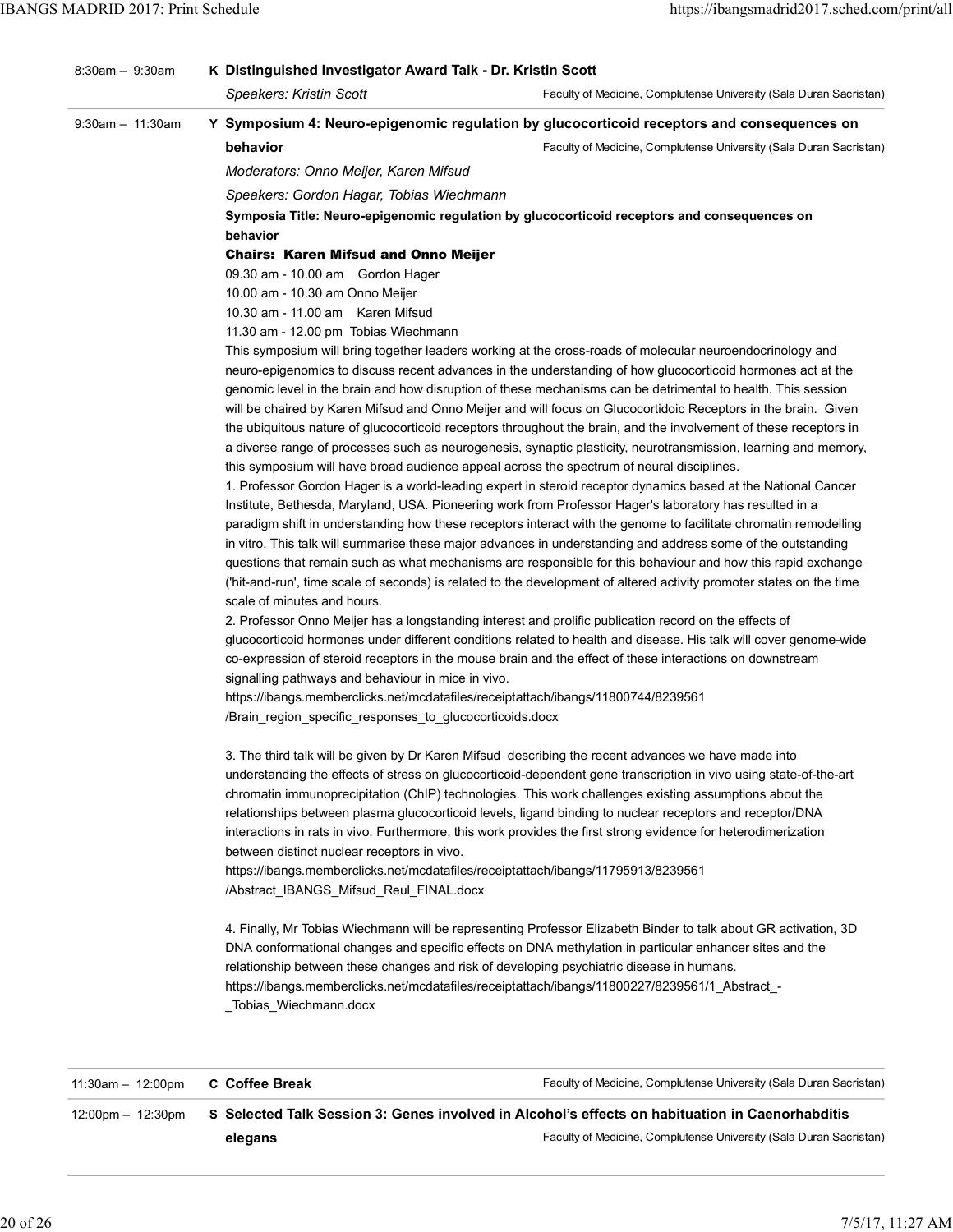# Speakers: Catharine H. Rankin

# Genes involved in Alcohol's effects on habituation in Caenorhabditis elegans Rankin, C.H., Lin, C.H., Mirhadi, S., Soo, S. IBANGS MADRID 2017: Print Schedule<br>
Speakers: Catharine H. Rankin<br>
Genes involved in Alcohol's effects on habituation in Caenorhabditis elegans<br>
Rankin C.H. Lin C.H. Mirhadi S. Soo S.

1. DM Centre for Brain Health, 2. Department of Psychology, UBC, Vancouver, BC, Canada. Funding: CIHR Operating and NSERC Discovery Grants to CHR

 Alcohol intoxication impairs learning, however the underlying mechanisms are not well understood. Habituation is a form of non-associative learning measured as a gradual decrease in response to repeated stimuli. Using Caenorhabditis elegans, we investigated the roles of 27 candidate genes in the effects of alcohol on habituation. Animals were exposed to 400mM ethanol for 30mins (~0.3% BAC) and responses to 30 mechanical stimuli (taps) delivered at 10s inter-stimulus interval were collected and scored using the Multi-Worm Tracker. Wildtype animals respond to tap by locomoting backwards (reversals), and the probability and magnitude of this reversal response gradually decrease with repeated taps. On alcohol, wildtype worms habituate to tap faster and more deeply than unexposed animals. Interestingly, wildtype on alcohol also shifted their primary response to taps from reversal to fast forward. Our initial genetic analysis showed that some genes previously implicated in alcohol's other behavioral effects were also involved in alcohol-dependent habituation phenotypes (BK channel, Neuropeptide Y receptor), but some other implicated genes were not (D1 receptor), suggesting alcohol affects different components of habituation via one or more specific pools of genes. In addition, we discovered a novel, conserved gene, previously not implicated in ethanol's effects on behavior. This study identified novel mechanisms underlying learning impairment under alcohol intoxication.

# 12:30pm – 12:50pm S Selected Talks Session 3: Evidence for an epistatic effect of Oprm1 and Taar1 on

methamphetamine intake

Faculty of Medicine, Complutense University (Sala Duran Sacristan)

Speakers: Tamara Phillips

### Evidence for an epistatic effect of Oprm1 and Taar1 on methamphetamine intake

TJ Phillips1,2, H Baba2, J Mootz2, J Erk2, A Janowsky1,2, C Reed2

The current studies further establish a role for the trace amine-associated receptor 1 (Taar1)gene in MA intake and examine the combined effects of mu-opioid receptor 1 (Oprm1) and Taar1 allele types on MA intake. DBA/2 mice originating from a common ancestral population, but distributed by different vendors, were tested for MA intake and genotyped for a single nucleotide Taar1 polymorphism that defines whether the translated receptor (TAAR1) is functional or non-functional. C57BL/6J (B6) x DBA/2J (D2) recombinant inbred strains (BXD RI) were genotyped for strain-specific Oprm1 and Taar1 alleles, and tested for MA intake. Only D2/J mice from The Jackson Laboratory (D2/J) possess the Taar1 allele that negates TAAR1 function and D2/J consumed significantly more MA than D2 mice from 3 other vendors. BXD RI strains with the B6-Taar1 consumed <1 mg/kg/d MA, whereas those with the D2/J-Taar1 allele consumed 2.7-6.7 mg/kg/d. There was a significant Oprm1 allele x Taar1 allele interaction for MA consumption (F[1,169]=8.9, p=.01), with mice that were D2/J for both genes consuming more MA than all other Oprm1/Taar1 genotypes. The correlation between Taar1 genotype and MA intake for all animals (N=221) was r=0.85 (p<1x10-5); thus, Taar1 genotype accounted for 72% of the phenotypic variance in MA intake. These data lend additional support for Taar1 as a quantitative trait gene that impacts risk for MA intake. Furthermore, its impact may interact with Oprm1 genotype. Data are needed in humans to determine the roles of these genes, alone and in combination, on risk for MA use disorders. 22.0 for both genesic constraints more MA than all other *Commit Taart* genotypes. The correlation<br>
D22.0 for both genes consuming more MA than all other *Commit Taart* genotypes. The correlation<br>
between Taar 1 genotype a

1Veterans Affairs Health Care System, 2Oregon Health & Science University, Portland, OR, USA. Funding Support: Department of Veterans Affairs I01BX002106, NIH NIDA P50DA018165, NIH NIDA U01DA041579

TBA Selected Talks Session 3: Genetic variation in initial sensitivity and rapid desensitization to THC

Faculty of Medicine, Complutense University (Sala Duran Sacristan) Speakers: Megan Mulligan Genetic variation in initial sensitivity and rapid desensitization to THC

B. Moore1, C.E. Watkins2, T. Abreo2, M. Dickerson2, S. Parker2, A. Kimes2, M.T. Houseal2, T. Shapaker2, B.C. Jones2, M.K. Mulligan2

Cannabis is used by millions worldwide. Approximately 30% of users develop cannabis use disorder (CD) characterized by dependence and an inability to regulate drug intake. CD heritability has been estimated at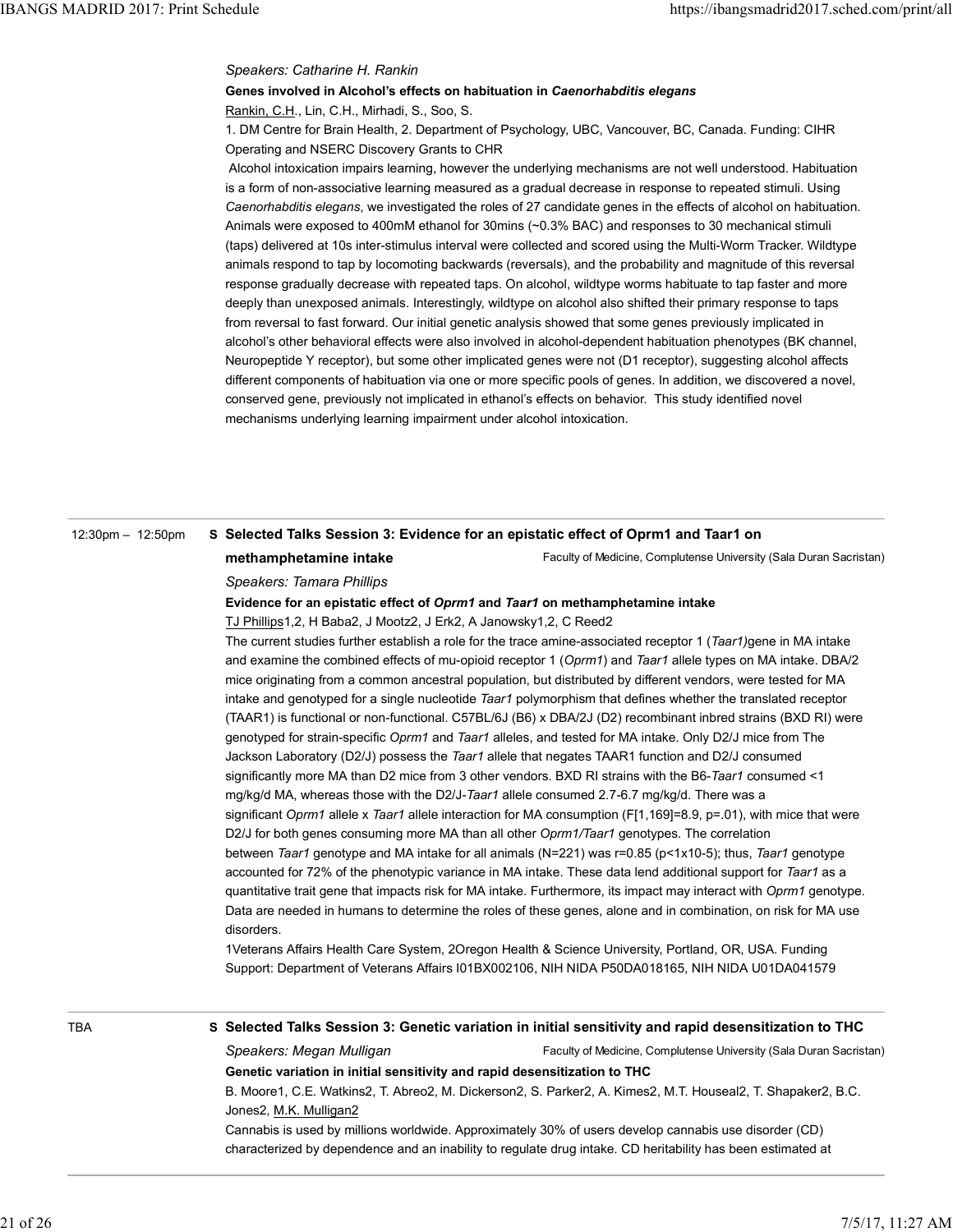~40%, suggesting a substantial genetic component. However, the genetic factors involved in CD susceptibility are unknown. Cannabinoid receptor 1 (CB1) activation by the major psychoactive component in cannabis, Δ9– tetrahydrocannabinol (THC), produces hypolocomotion, hypothermia, and analgesia in rodent models. To determine the genetic contribution to initial sensitivity and tolerance to cannabis we profiled these responses in C57BL/6J (B6) and DBA/2J (D2)—and a subset (15 strains) of their recombinant inbred progeny (the BXDs) following 5 days of exposure to 10 mg/kg THC. For the parental strains, there was a significant ( $p < 0.001$ ) effect of treatment and strain on locomotion and analgesia on THC day 1. Heritability (h2) estimates calculated for the BXD THC group after the first exposure, were 0.38 (locomotion), 0.28 (hypothermia), and 0.25 (analgesia) indicating that segregating variants in the BXDs modulate THC response. We also observed significant correlations between THC response and legacy phenotypes extant in GeneNetwork. For example, day 1 locomotion following THC treatment was strongly correlated ( $r$  >  $|0.9|$  and  $p$  < 0.0001) with intravenous cocaine self-administration. This analysis demonstrates the feasibility of genetic mapping of THC traits in the BXDs to identify genes and networks that underlie susceptibility to CD, and that this population can be leveraged to discover novel endophenotypes that predict response to cannabis and other drugs of abuse. 1 Department of Pharmaceutical Sciences, 2 Department of Genetics, Genomics and Informatics, The University of Tennessee Health Science Center, Memphis, TN, USA. Funding Support: UTHSC Cornet Award. IBANGS MADRID 2017: Print Schedule<br>-40%, suggesting a substantial genetic component. However, the genetic factors involved in CD susceptibility<br>-40%, suggesting a substantial genetic component. However, the genetic factor

### 1:10pm – 1:30pm S Selected Talks Session 3: Cross-Species Comparison of Human and Non-Human Primate Brain

Faculty of Medicine, Complutense University (Sala Duran Sacristan)

Speakers: Sean Farris

Tissue for Alcohol Abuse

Title: Cross-Species Comparison of Human and Non-Human Primate Brain Tissue for Alcohol Abuse Authors: Sean P. Farris1, Ovidiu Iancu2, Nicole Walter2, Erich J. Baker3, Kathy Grant2, Robert Hitzemann2, R. Adron Harris1, R. Dayne Mayfield1

 1 Waggoner Center for Alcohol and Addiction Research, The University of Texas at Austin, Austin, Texas 78759; 2 Oregon Health & Science University, Portland, Oregon 97239; 3 Baylor University, Waco, Texas 76798 Preference: oral presentation (preferred) or poster presentation

Abstract: Addiction to alcohol and other substances of abuse represent serious mental health conditions that adversely affect millions of individuals worldwide. Chronic substance abuse impairs normal brain functions governing positive and negative affectivity. The frontal cortex (CTX) and central amygdala (CEA) are brain regions with known involvement in addiction and stress; however, the molecular pathways impacted within these brain regions remains to be fully elucidated. To better understand the underlying changes that occur within the CTX and CEA we have conducted an unbiased RNA-Seq study for chronic alcohol consumption within human postmortem, and non-human primate rhesus macaque, brain tissue (N=28/brain/species). Leveraging individual variation, our analysis has discerned coordinately regulated gene expression networks related to chronic alcohol consumption that denotes potential conserved systems between the two species. Based on patterns of singlecell gene expression these gene expression networks are indicative of specialized CNS cell subtypes, which may represent specific inter- and intra-brain neural circuits. Integration of additional measures in the macaques demonstrates those gene networks related to alcohol consumption that are also associated with circulating neuroactive steroid precursors. Collectively, our parallel analysis of human and non-human primate CTX and CEA RNA-Seq data shows the system-wide perturbations that occur in relation to chronic and excessive alcohol abuse. The identified systems may assist in the rationale design of pharmacotherapies and biomarkers for the treatment of alcohol use disorder. Supported by funding to the Integrative Neuroscience Initiative on Alcoholism (INIA) Stress & Neuroimmune consortia from the National Institute of Alcohol Abuse and Alcoholism (NIAAA).

|                                   |                                                    | neuroactive steroid precursors. Collectively, our parallel analysis of human and non-human primate CTX and<br>CEA RNA-Seq data shows the system-wide perturbations that occur in relation to chronic and excessive alcohol<br>abuse. The identified systems may assist in the rationale design of pharmacotherapies and biomarkers for the<br>treatment of alcohol use disorder. Supported by funding to the Integrative Neuroscience Initiative on Alcoholism<br>(INIA) Stress & Neuroimmune consortia from the National Institute of Alcohol Abuse and Alcoholism (NIAAA). |
|-----------------------------------|----------------------------------------------------|------------------------------------------------------------------------------------------------------------------------------------------------------------------------------------------------------------------------------------------------------------------------------------------------------------------------------------------------------------------------------------------------------------------------------------------------------------------------------------------------------------------------------------------------------------------------------|
| $1:30 \text{pm} - 3:00 \text{pm}$ | L Lunch                                            | Faculty of Medicine, Complutense University (Sala Duran Sacristan)                                                                                                                                                                                                                                                                                                                                                                                                                                                                                                           |
| $3:00 \text{pm} - 3:20 \text{pm}$ |                                                    | S Selected Talk Session 4: Adolescent alcohol exposure decreases KDM6B and Arc in the adult                                                                                                                                                                                                                                                                                                                                                                                                                                                                                  |
|                                   | amygdala to drive increased anxiety-like behaviors |                                                                                                                                                                                                                                                                                                                                                                                                                                                                                                                                                                              |
|                                   | Speakers: Evan Kyzar                               | Faculty of Medicine, Complutense University (Sala Duran Sacristan)                                                                                                                                                                                                                                                                                                                                                                                                                                                                                                           |
|                                   | anxiety-like behaviors                             | Adolescent alcohol exposure decreases KDM6B and Arc in the adult amygdala to drive increased                                                                                                                                                                                                                                                                                                                                                                                                                                                                                 |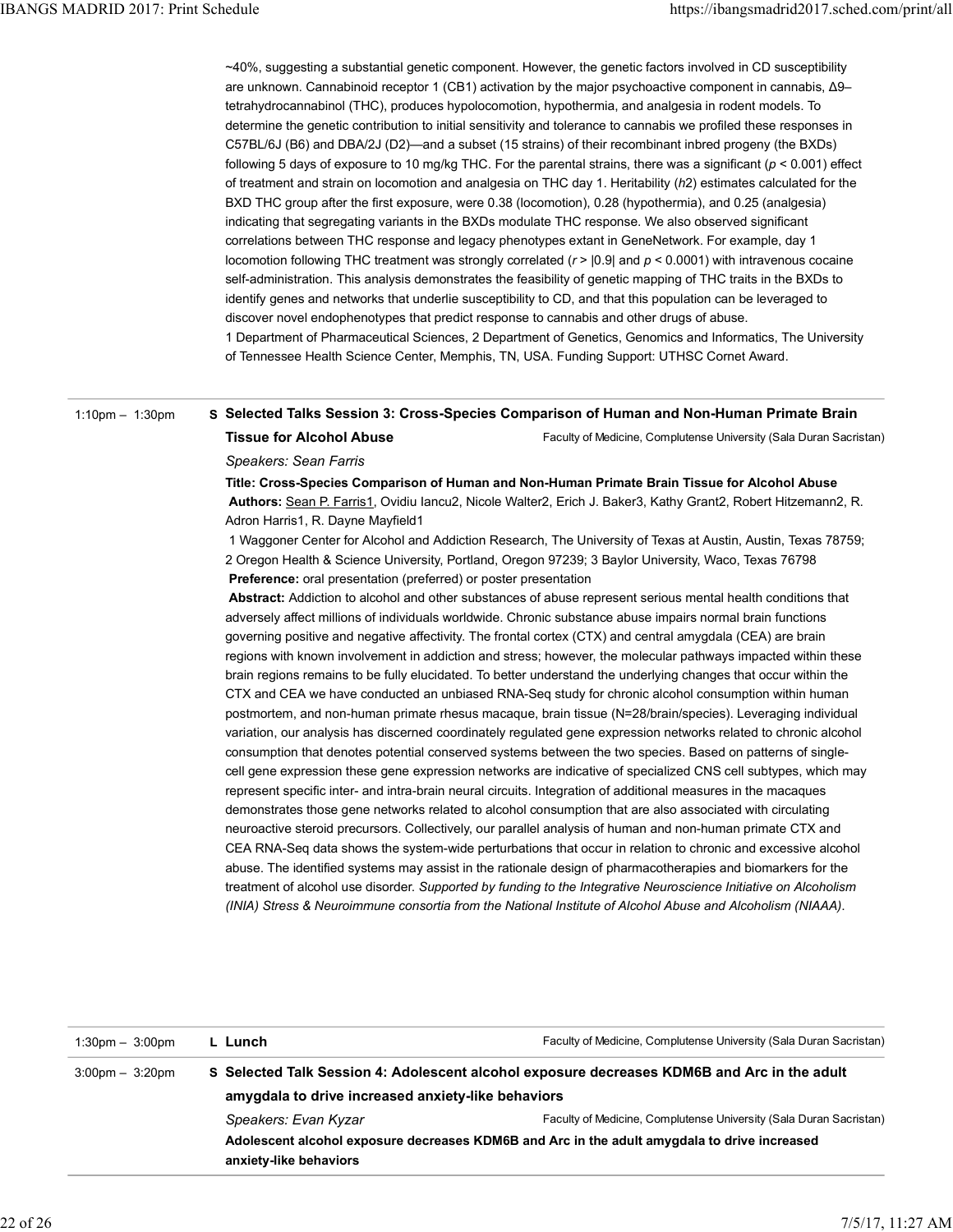Evan J. Kyzar1,3, Huaibo Zhang1,3, Ritabrata Banerjee 1,3, Dadasaheb Kokare1,3, Tara Teppen1,3, Subhash C. Pandey1,2,3 IBANGS MADRID 2017: Print Schedule<br>Evan J. Kyzar1,3, Huaibo Zhang1,3, Ritabrata Banerjee 1,3, Dadasaheb Kokare1,3, Tara Teppen1,3, Subhash<br>C. Pandey1,2,3<br>Epigenetic changes in the amygdala are implicated in the effects of

 Epigenetic changes in the amygdala are implicated in the effects of adolescent alcohol exposure, inducing lasting changes in chromatin conformation that confer risk for alcohol abuse and anxiety disorders in adulthood. Exposure to adolescent intermittent ethanol (AIE; 2g/kg) between postnatal day (PND; 28-41) increases anxiety-like behavior in adulthood (PND 92) and decreases lysine demethylase 6b (Kdm6b) mRNA in the amygdala compared to saline-exposed (AIS) controls. As KDM6B demethylates H3K27me3, AIE rats show increased H3K27me3 levels at the activity-regulated cytoskeleton-associated protein (Arc) synaptic activity response element (SARE), which contains a cyclic AMP response element binding protein (CREB) binding site. KDM6B complexes with members of the CREB pathway, and AIE adults show decreased amygdala expression of CREB binding protein (CBP) and phosphorylated CREB (pCREB). Acute alcohol challenge (2g/kg) in adulthood rescues the increased anxiety-like behaviors and decreased Arc and KDM6B protein levels seen in the amygdala of AIE rats. AIE causes increased H3K27me3 and decreased KDM6B, CBP, and H3K27 acetylation (H3K27ac) occupancy at the Arc SARE site in the amygdala, and adult alcohol exposure rescues these alterations. Kdm6b siRNA infusion into the central nucleus of the amygdala (CeA) in alcohol-naive rats is sufficient to evoke anxiety-like behavior and decreased Arc mRNA expression, along with increased H3K27me3 and decreased KDM6B, CBP, and H3K27ac occupancy at Arc. In conclusion, adolescent alcohol exposure impacts the dynamic interaction of KDM6B and CREB causing an increase in repressive H3K27me3 marks that inhibit Arc gene expression, and the aberrant regulation of this complex is operative in adult anxiety. 1Center for Alcohol Research in Epigenetics, Department of Psychiatry, 2Department of Anatomy and Cell Biology, University of Illinois at Chicago, Chicago and 3Jesse Brown Veterans Affairs Medical Center, Chicago, Illinois, 60612 USA

Funding support: National Institute on Alcohol Abuse and Alcoholism fellowship grant F30AA-024948 grant to EJK and UO1AA-019971 & U24AA-024605 (Neurobiology of Adolescent Drinking in Adulthood project) to SCP.

# 3:20pm – 3:40pm S Selected Talks Session 4: Object-brain interface for learning-free steering of behavior in mice

Faculty of Medicine, Complutense University (Sala Duran Sacristan) Speakers: Daesoo Kim

Object-brain interface for learning-free steering of behavior in mice

Sae-Geun Park1, Yong-Cheol Jeong1, Dae-GunKim2, Min-Hyung Lee1, Anna Shin1, Geunhong Park1, Cheol-Hu Kim2, Phill-Seung Lee2 and Daesoo Kim1

Animals continuously search extant objects to find resources. Here, we report a technique for learning-free steering of behaviors by exploiting a neural circuit that motivates interaction with objects. Photostimulation of medial preoptic area (MPA) neurons that send excitatory signals to the ventral periaqueductal gray (vPAG) induces a strong craving for an object located at the front of the visual field. Inspired by this finding, we devised an MPA-induced drive-assisted steering (MIDAS) technology, in which a head-mounted object and circuit photostimulation can be controlled wirelessly. MIDAS-equipped mice navigate along the programmed path to chase the head-mounted object in novel and fearful situations, but consciously obtain information en route. Thus, the MIDAS system provides a tool for learning-free behavioral control and for studying the neural mechanisms of object exploration and related disorders.

1Department of Biological Sciences, Korea Advanced Institute of Science and Technology, Daejeon, Korea, 305-701; 2Department of Mechanical Engineering, Korea Advanced Institute of Science and Technology, Daejeon, Korea, 305-701. Supported by Samsung Science & Technology Foundation

### Measuring short- and long-term sensitization and habituation in Drosophila

Ana Filosevic1, Sabina Al Samarai1, Josipa Kolobaric1 and <u>Rozi Andretic Waldowski</u>1 Drosophila melanogaster due to its many genetic advantages and vast repertoire of complex behaviors is considered the best laboratory animal for identifying genes using forward genetics approach. It seems surprising that simple forms of learning, sensitization and habituation, have not been dissected in Drosophila using behavioral screens. The obstacle has been in the inadequacy of behavioral tests: they are often population based, use between group comparisons and are time consuming. bled tesploration and related sisorders.<br>
1Department of Biological Sciences, Korea Advanced Institute of Science and Technology, Daejeon, Korea,<br>
305-701: 2Department of Mechanical Engineering, Korea Advanced Institute of

We have developed two tests that are high-throughput and quantify change in locomotor activity following repeated stimuli that lead either to short- (minutes) or long-term (hours) sensitization or habituation. We measure long-term sensitization or habituation (tolerance) to psychostimulants cocaine and methamphetamine and shortterm sensitization and habituation to mechanical disturbance (air puffs). We quantify the response as change in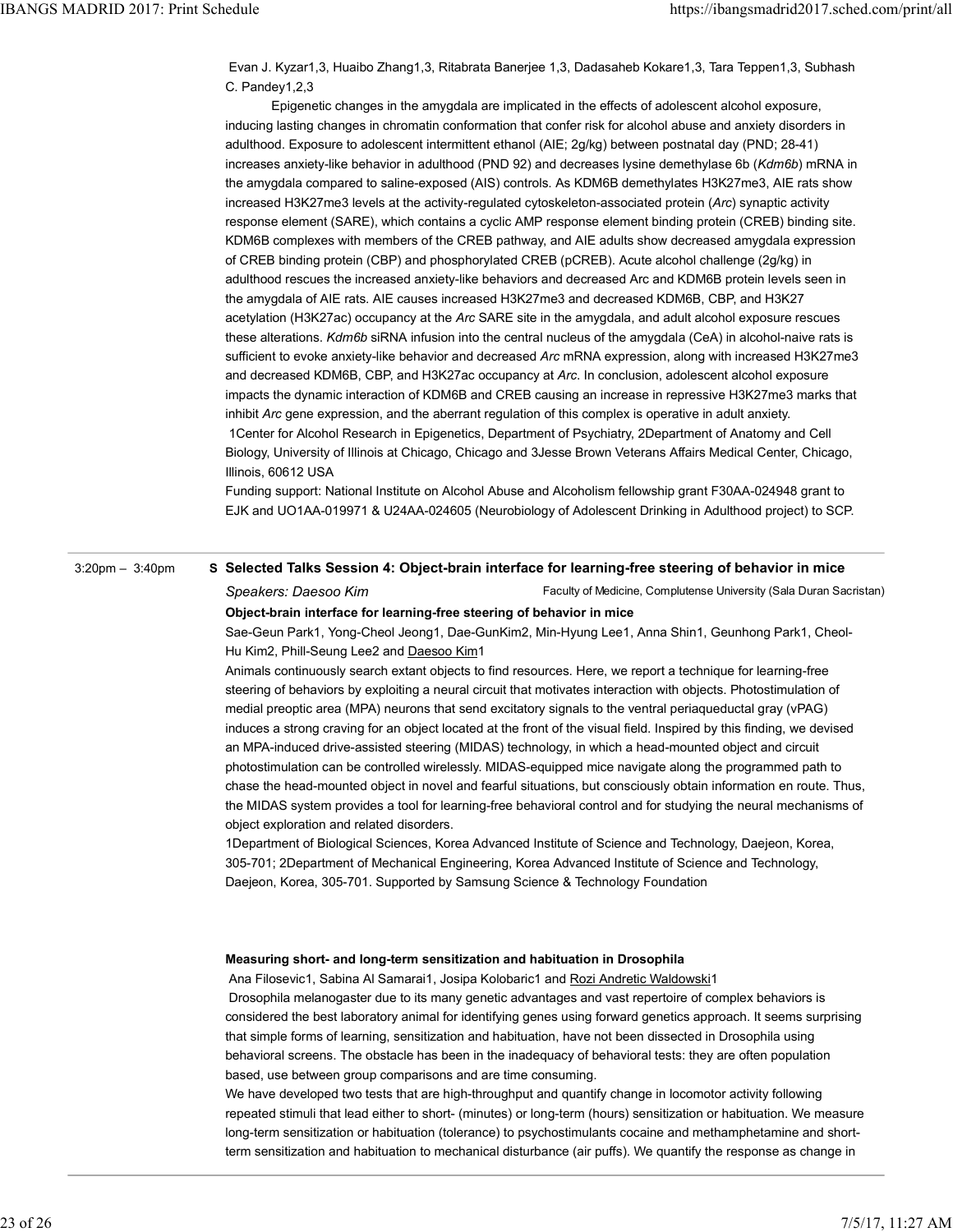locomotor activity using TriKinetics Drosophila monitoring system. The advantage of this system is that it allows the comparison of the amount of locomotion of an individual fly before and after the stimulus. The analysis of individual fly's based responses shows that the direction (habituation versus sensitization) and strength of locomotor response (before versus after) depends on the duration and intensity of a stimulus. Our results agree with the Dual process theory of response plasticity, indicating that Drosophila can be used as a tool to advance the understanding of the genetic regulation of neural plasticity in mammals. 1Department of Biotechnology, University of Rijeka, Rijeka, Croatia, Founding support: Croatian Science Foundation Research Grant (HRZZ #4920), University of Rijeka Departmental Research Support. IBANGS MADRID 2017: Print Schedule<br>locomotor activity using TriKinetics Drosophila monitoring system. The advantage of this system is that it allows<br>the comparison of the amount of locomotion of an individual fly before an

### 3:40pm – 4:00pm S Selected Talks Session 4: Measuring short- and long-term sensitization and habituation in

Faculty of Medicine, Complutense University (Sala Duran Sacristan)

## Speakers: Rozi Andretic Waldowski

Drosophila

### Measuring short- and long-term sensitization and habituation in Drosophila

Ana Filosevic1, Sabina Al Samarai1, Josipa Kolobaric1 and Rozi Andretic Waldowski1

 Drosophila melanogaster due to its many genetic advantages and vast repertoire of complex behaviors is considered the best laboratory animal for identifying genes using forward genetics approach. It seems surprising that simple forms of learning, sensitization and habituation, have not been dissected in Drosophila using behavioral screens. The obstacle has been in the inadequacy of behavioral tests: they are often population based, use between group comparisons and are time consuming.

We have developed two tests that are high-throughput and quantify change in locomotor activity following repeated stimuli that lead either to short- (minutes) or long-term (hours) sensitization or habituation. We measure long-term sensitization or habituation (tolerance) to psychostimulants cocaine and methamphetamine and shortterm sensitization and habituation to mechanical disturbance (air puffs). We quantify the response as change in locomotor activity using TriKinetics Drosophila monitoring system. The advantage of this system is that it allows the comparison of the amount of locomotion of an individual fly before and after the stimulus. The analysis of individual fly's based responses shows that the direction (habituation versus sensitization) and strength of locomotor response (before versus after) depends on the duration and intensity of a stimulus.

Our results agree with the Dual process theory of response plasticity, indicating that Drosophila can be used as a tool to advance the understanding of the genetic regulation of neural plasticity in mammals.

1Department of Biotechnology, University of Rijeka, Rijeka, Croatia, Founding support: Croatian Science Foundation Research Grant (HRZZ #4920), University of Rijeka Departmental Research Support.

| $4:00 \text{pm} - 4:30 \text{pm}$ | <b>C</b> Coffee Break                                                                                                                                                                                                           | Faculty of Medicine, Complutense University (Sala Duran Sacristan)                                               |  |
|-----------------------------------|---------------------------------------------------------------------------------------------------------------------------------------------------------------------------------------------------------------------------------|------------------------------------------------------------------------------------------------------------------|--|
| 4:30pm - 6:30pm                   | Y Symposium 5: Neuroimmune Genes and Behavioral Response to Drugs of Abuse                                                                                                                                                      |                                                                                                                  |  |
|                                   | Moderators: Gonzalo Herradon, Amy Lasek                                                                                                                                                                                         | Faculty of Medicine, Complutense University (Sala Duran Sacristan)                                               |  |
|                                   | Speakers: Nigel Atkinson, F Rodriguez De Fonseca, Consuelo Guerri                                                                                                                                                               |                                                                                                                  |  |
|                                   | Symposia Title: Neuroimmune Genes and Behavioral Responses to Drugs of Abuse                                                                                                                                                    |                                                                                                                  |  |
|                                   | <b>Chairs: Amy Lasek &amp; Gonzalo Herradon</b>                                                                                                                                                                                 |                                                                                                                  |  |
|                                   | 16.30 - 17.00 Consuelo Guerri                                                                                                                                                                                                   |                                                                                                                  |  |
|                                   | 17.00 - 17.30 Nigel Atkinson                                                                                                                                                                                                    |                                                                                                                  |  |
|                                   | 17.30 - 18.00 Gonzalo Herradon                                                                                                                                                                                                  |                                                                                                                  |  |
|                                   | 18.00 - 18.30 F Rodriguez De Fonseca                                                                                                                                                                                            |                                                                                                                  |  |
|                                   |                                                                                                                                                                                                                                 | Alterations in the neuronal immune response are associated with several psychiatric disorders, including alcohol |  |
|                                   |                                                                                                                                                                                                                                 | and drug addiction. Repeated, chronic exposure to alcohol and illicit drugs such as cocaine and amphetamine      |  |
|                                   | induces an immune response in the brain. Converging evidence has demonstrated that manipulation of genes                                                                                                                        |                                                                                                                  |  |
|                                   | encoding neuroimmune factors can change behaviors related to excessive alcohol and drug use. These data                                                                                                                         |                                                                                                                  |  |
|                                   | suggest that targeting the innate immune system may be a novel approach in treating addiction and other                                                                                                                         |                                                                                                                  |  |
|                                   |                                                                                                                                                                                                                                 | psychiatric disorders. In this symposium, speakers will present data from multiple species showing that innate   |  |
|                                   |                                                                                                                                                                                                                                 | immune genes regulate behavioral responses to alcohol and drugs of abuse. This symposium will bring together     |  |
|                                   | researchers whose data demonstrate the behavioral relevance of the innate immune system in species ranging<br>from invertebrates to humans, and will highlight the evolutionary importance of this signaling pathway in nervous |                                                                                                                  |  |
|                                   | system functioning.                                                                                                                                                                                                             |                                                                                                                  |  |
|                                   |                                                                                                                                                                                                                                 | 1. Dr. Consuelo Guerri will show that adolescent binge alcohol exposure in mice induces cognitive deficits,      |  |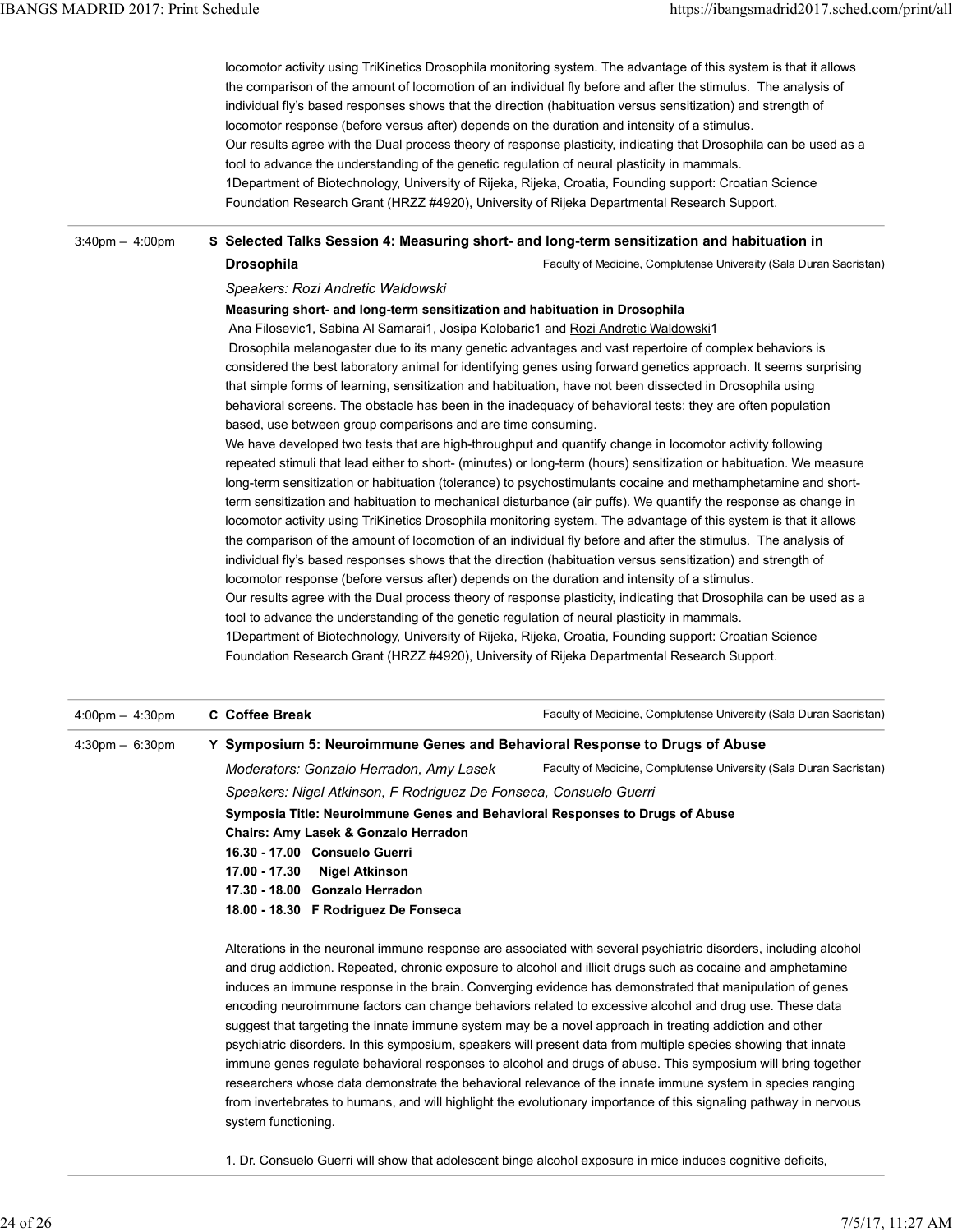anxiety-like behavior, and increased alcohol preference in adulthood, effects that are ameliorated by knockout of the Toll-like receptor gene, Tlr4. IBANGS MADRID 2017: Print Schedule<br>anxiety-like behavior, and increased alcohol preference in adulthood, effects that are ameliorated by knockout of<br>the Toll-like receptor gene, Tlr4.<br>Elimination of the TLR4 response preve

Elimination of the TLR4 response prevents ethanol-induced long- term behavioral effects in mice with intermittent ethanol treatment during adolescence Consuelo Guerri, Ph.D., Molecular and Cellular Pathology of Alcohol Laboratory, Research Center Prince Felipe, Valencia, Spain.

# Elimination of the TLR4 response prevents ethanol-induced long- term behavioral effects in mice with intermittent ethanol treatment during adolescence

M Pascua M1, J Montesinos 1, M Rodriguez-Arias 2 , J Miñarro2 and C Guerri2

Adolescence binge drinking has been linked to a greater risk-taking and novelty-seeking behavior as well as higher prevalence of drug abuse and risk of relapse. Human studies also revealed that the onset of alcohol use is a reliable predictor of a later problematic use and dependence on alcohol and other drugs. Neuroimmune signaling has been recently involved in alcohol abuse, and our previous results indicate the critical role of the of the immune receptor TLR4 response, in some of the actions of ethanol on the adolescent brain. Using wild-type (WT) and TLR4-deficient (TLR4-KO) adolescent mice treated intermittently with ethanol (3 g/kg) for 2 weeks, we show that binge-like ethanol treatment in adolescent mice promotes long-term cognitive, rewarding and anxiogenic-related behavioral effects along with an increase in alcohol preference . These behavioral effects were associated with short- and long-term alterations in synaptic plasticity along with epigenetic changes in the promoter region of bdnf and fosb and increasing their expression in the mPFC of young adult animals. These results support the participation of the neuroimmune system activation and TLR4 signaling response, since deficient mice in TLR4 (TLR4-KO) are protected against molecular and behavioral alterations of ethanol on the adolescents brain. The findings open new avenues to the development of pharmacological treatments that could normalize the immune signaling responsible for the long-term effects during adolescence., including alcohol abuse and related disorders.

1Molecular and Cellular Pathology of Alcohol Laboratory,Centro de Investigacion Princie Felipe, Valencia, 2 Department of Psychobiology, Facultad de Psicología, Universitat de Valencia, Spain

2. Dr. Nigel Atkinson will show that alcohol activates the Toll innate immune signaling pathway and miRNAs in the fruit fly, Drosophila melanogaster, and that genetic manipulation of this pathway affects ethanol sedation sensitivity and preference in flies.

https://ibangs.memberclicks.net/mcdatafiles/receiptattach/ibangs/11809503/8239561 /Abstract\_Madrid\_2017\_2.doc

3. Dr. Gonzalo Herradon will introduce two novel cytokines, pleiotrophin (PTN) and midkine (MDK). Using Ptn and Mdk knockout mice, and transgenic mice overexpressing Ptn in specific brain areas, Dr. Herradon will demonstrate that these genes differentially regulate the activation of astrocytes and microglia in response to amphetamine and behavioral responses to several drugs of abuse and alcohol. https://ibangs.memberclicks.net/mcdatafiles/receiptattach/ibangs/11795021/8239561 /Herradon\_Abstract\_IBANGS.docx

4. Dr. Fernando Rodriguez will present data from humans showing that peripheral cytokine levels are associated with the severity of cocaine addiction and that the chemokine fracktalkine is involved in cocaine-associated memories in rats. In addition, he will show associations between plasma levels of chemokines in patients with alcohol use disorder and evidence that chemokines are induced in rats exposed to chronic ethanol. Chemokines and addiction: from plasma biomarkers to modulators of drug-associated responses Fernando Rodrguez de Fonseca, Ph.D., Unidad Gestin Clnica de Salud Mental, Instituto de Investigacin Biomdica de Mlaga (IBIMA), Hospital Regional Universitario de Mlaga, Mlaga, Spain 4. Dr. Fernando Rodriguez will present data from humans showing that peripheral cytokine levels are associated<br>with the severity of cocaine addiction and that the chemokine fracktalkine is involved in cocaine-associated<br>me

7:30pm - 11:00pm **D Banquet Colonial Norte (Centro de Ocio Principe Pio - Paseo de la Floirda s/n, 28008 Madrid)** www. http://colonialnorte.net/contacto/

> Colonial Norte Centro d Ocio Principe Pio - Paseo de la Florida s/n, 28008 Madrid